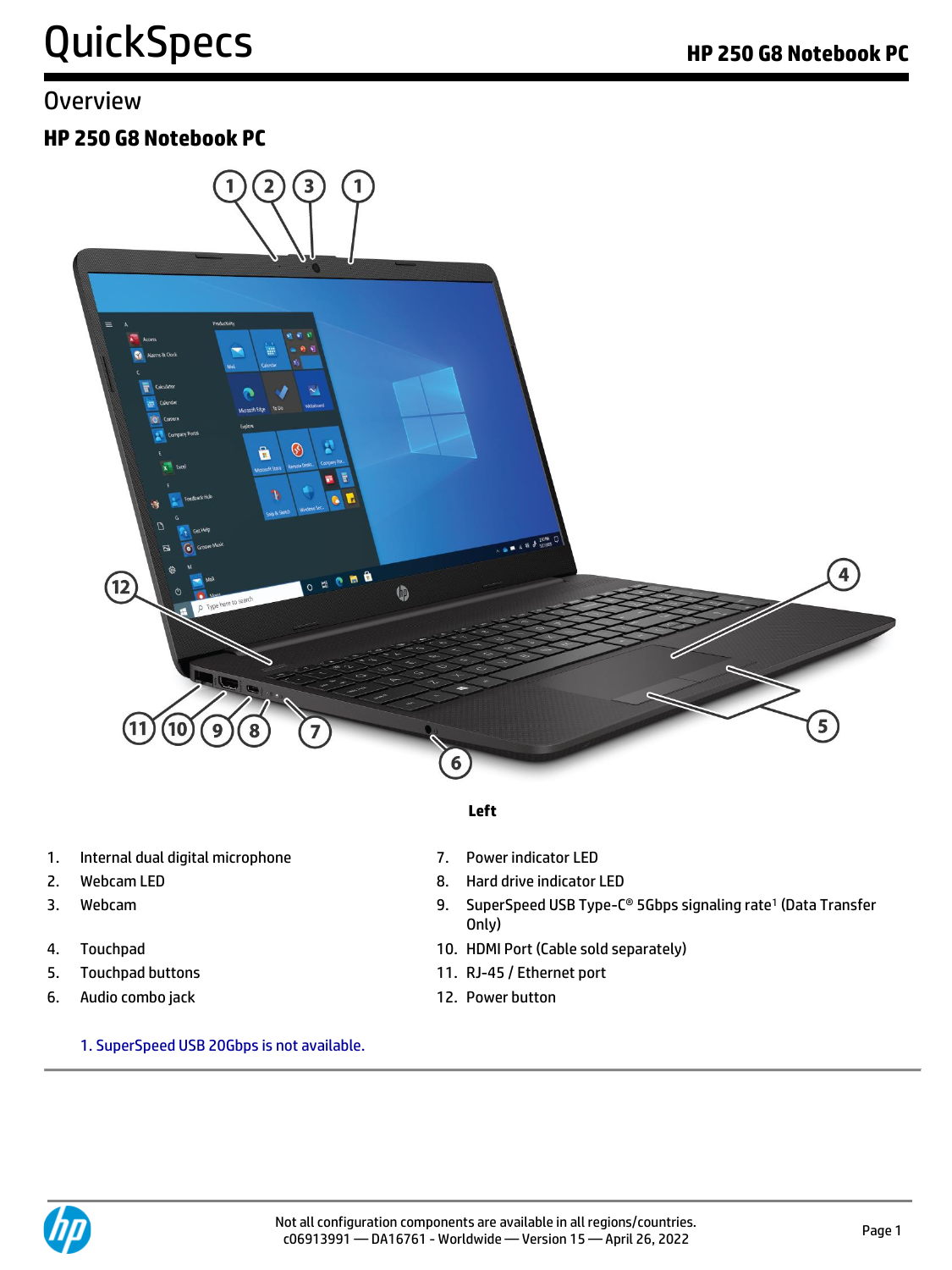## QuickSpecs **Accord Property Accord PC** New York PC

### **Overview**



#### **Right**

- 
- 2. SuperSpeed USB Type-A 5Gbps signaling rate <sup>1</sup> port (USB 3.2 Gen 1)
	-
	- 1. SuperSpeed USB 20Gbps is not available.
- 1. AC Smart Pin Adapter Plug 1. Ac Smart Pin Adapter Plug 3. SuperSpeed USB Type-A 5Gbps signaling rate<sup>1</sup> port (USB 3.2 Gen 1)
	- 4. SD Card slot
	- 5. Fingerprint Reader (Selected models)

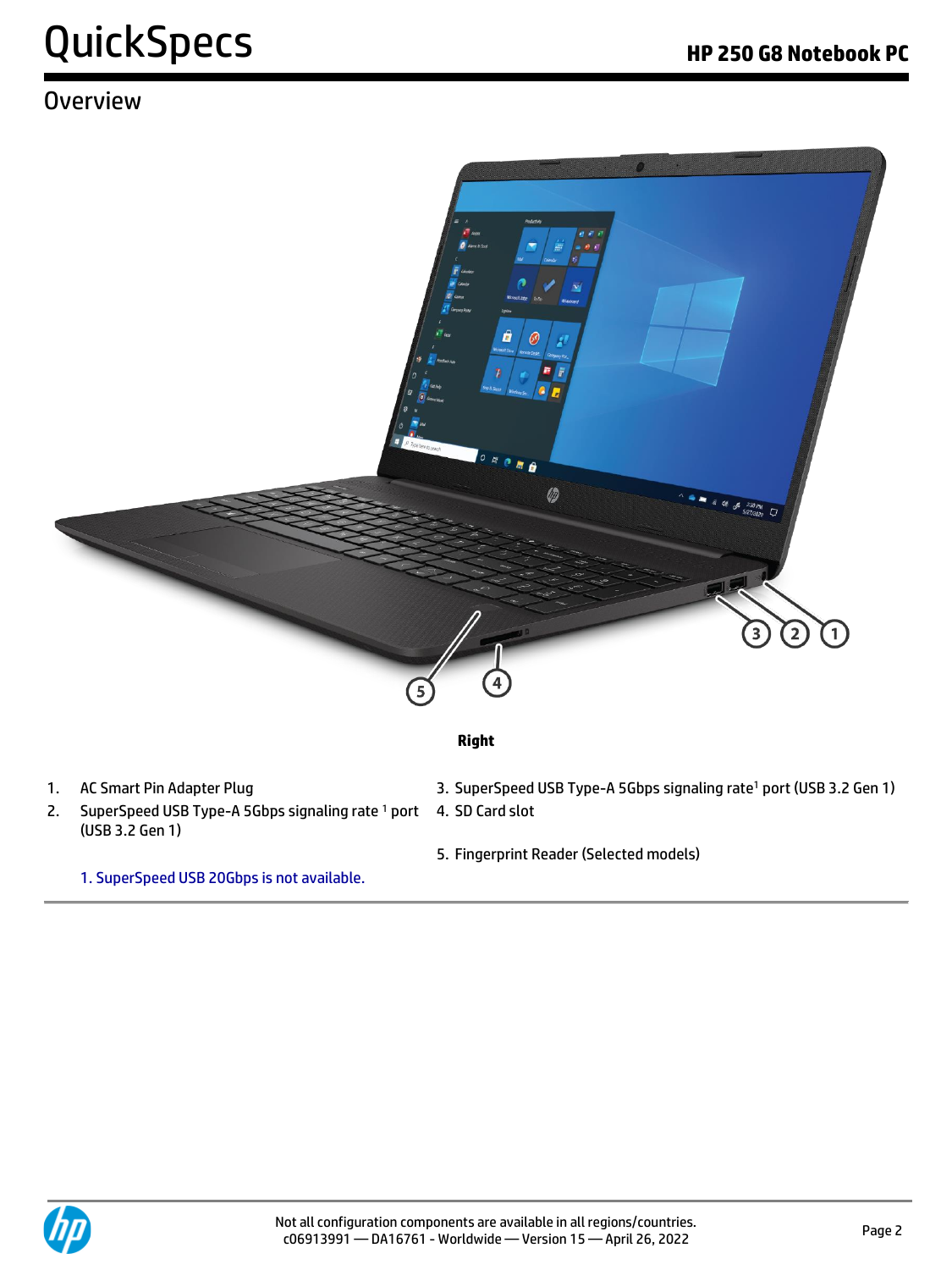## QuickSpecs **HP 250 G8 Notebook PC**

### **Overview**

### **At a Glance**

- Windows 11 Pro, other Windows OS, or FreeDOS preinstalled
- A new compact narrow bezel design with thinner & lighter chassis
- Choice of 11th or 10th Generation Intel® Core™ i7, i5 and i3 processors and Intel® Pentium®, or Intel® Celeron® processors
- Choice of 39.62 cm (15.6") diagonal HD and FHD SVA Anti-Glare WLED or FHD IPS Anti-Glare WLED
- Optional NVIDIA GeForce MX130/MX330/MX350 discrete graphics with 2 GB GDDR5 video memory
- Security features including Firmware TPM 2.0 and Fingerprint Reader (selected models)
- Weight starting at 3.84 lbs (1.74 kgs)
- MM18 Battery life up to 9 hours and 45 minutes<sup>1</sup>
- Wireless LAN (WLAN) up to 802.11ac or 802.11ax to keep you connected
- One SuperSpeed USB Type-C® 5Gbps signaling rate<sup>2</sup> (Data Transfer Only), Two SuperSpeed USB Type-A 5Gbps signaling rate<sup>2</sup> port
- Choice of Solid State Drives up to 1 TB and Hard Drive up to 2 TB
- Dual channel DDR4 SODIMM memory up to 16 GB
- HP webcam with dual digital microphone and HD (supporting WDR- Wide Dynamic Range)
- Designed to support HP docking options including HP USB-C/A Universal Dock G2
- GML-R 6W CPU offers fanless design with cooling fin<sup>3</sup>

1. Windows 10 MM18 battery life will vary depending on various factors including product model, configuration, loaded applications, features, use, wireless functionality, and power management settings. The maximum capacity of the battery will naturally decrease with time and usage. See [http://www.bapco.com](http://www.bapco.com/) for additional details.

2. SuperSpeed USB 20Gbps is not available.

3. Other CPU are still equipped with the cooling fan.

**NOTE:** See important legal disclosures for all listed specs in their respective feature sections.

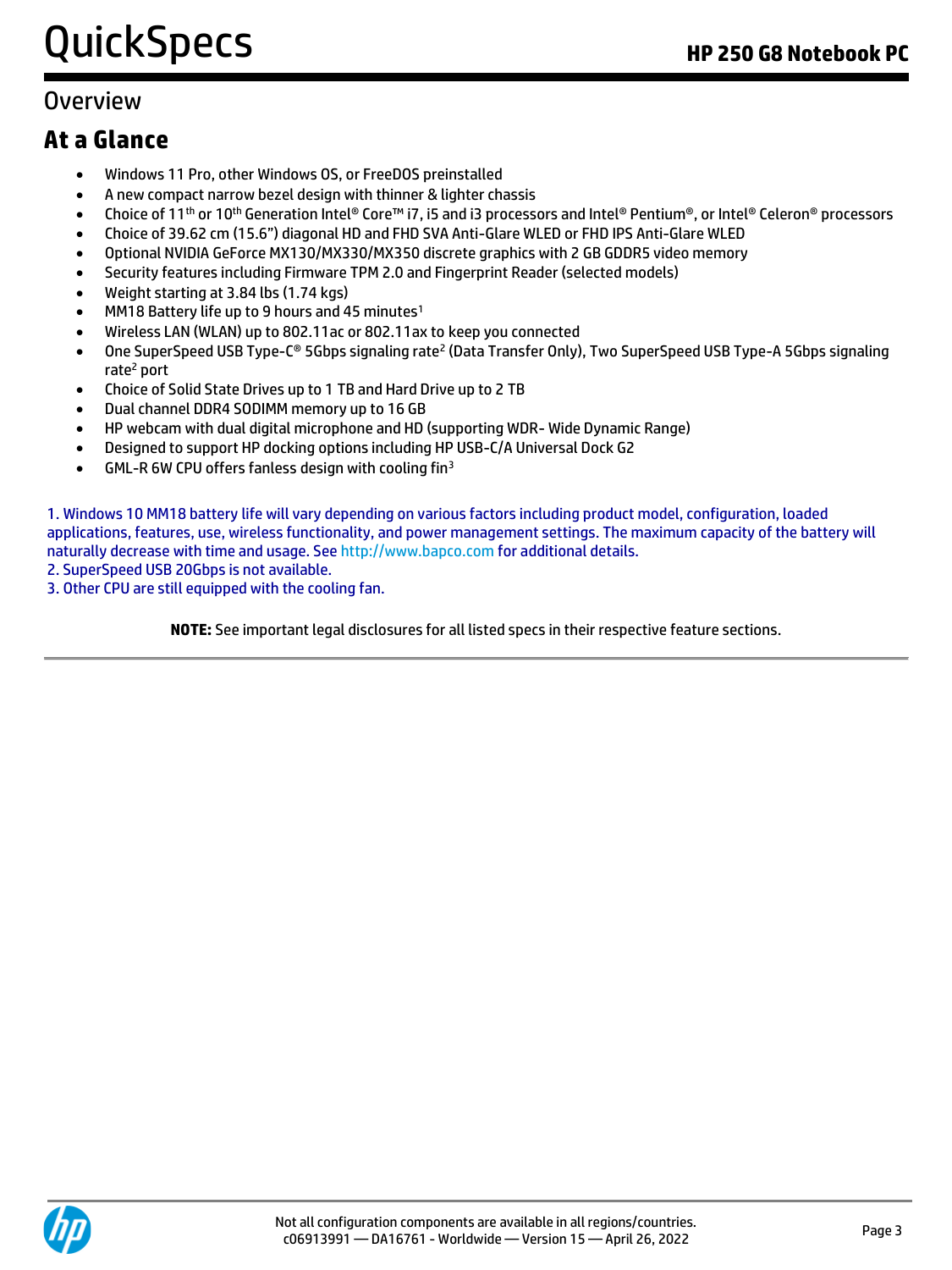#### **PRODUCT NAME**

**HP 250 G8 Notebook PC**

#### **OPERATING SYSTEMS**

**Preinstalled** Windows 11 Pro <sup>2</sup> Windows 11 Pro Education <sup>2</sup> Windows 11 Home – HP recommends Windows 11 Pro for business <sup>2</sup> Windows 11 Home Single Language – HP recommends Windows 11 Pro for business <sup>2</sup> Windows 10 Pro 1,2 Windows 10 Pro Education 1,2 Windows 10 Home - HP recommends Windows 11 Pro for business <sup>1,2</sup> Windows 10 Home Single Language - HP recommends Windows 11 Pro for business <sup>1,2</sup> FreeDOS

1. Device comes with Windows 10 and a free Windows 11 upgrade or may be preloaded with Windows 11. Upgrade timing may vary by device. Features and app availability may vary by region. Certain features require specific hardware (see Windows 11 Specifications).

2. Not all features are available in all editions or versions of Windows. Systems may require upgraded and/or separately purchased hardware, drivers, software or BIOS update to take full advantage of Windows functionality. Windows is automatically updated and enabled. High speed internet and Microsoft account required. ISP fees may apply and additional requirements may apply over time for updates. See [http://www.windows.com.](http://www.windows.com/)

#### **PROCESSORS**

Intel® Core™ i7-1165G7 processor (2.8 GHz base frequency, up to 4.7 GHz frequency with Intel® Turbo Boost Technology, 12 MB cache, 4 cores) 3,4 5,6

Intel® Core™ i5-1135G7 processor (2.4 GHz base frequency, up to 4.2 GHz frequency with Intel® Turbo Boost Technology, 8 MB cache, 4 cores) 3,4 5,6

Intel® Core™ i3-1115G4 processor with Intel® UHD Graphics (3.0 GHz base frequency, up to 4.1 GHz frequency with Intel® Turbo Boost Technology, 6 MB cache, 2 cores) 3,4 5,6

Intel® Core™ i7-1065G7 (1.3 GHz base frequency, up to 3.9 GHz with Intel® Turbo Boost Technology, 8 MB cache, 4 cores) 3,4 5,6 Intel® Core™ i5-1035G1 processor with Intel® UHD Graphics (1.0 GHz base frequency, up to 3.6 GHz with Intel® Turbo Boost Technology, 6 MB cache, 4 cores) 3,4 5,6

Intel® Core™ i3-1005G1 processor with Intel® UHD Graphics (1.2 GHz base frequency, up to 3.4GHz with Intel® Turbo Boost Technology, 4 MB cache, 2 cores) 3,4 5,6

Intel Core ™ i3 – 1125G4 processor with Intel® UHD Graphics (2.0 GHz base frequency, up to 3.7 GHz frequency with Intel® Turbo Boost Technology, 8 MBcache, 4 cores) 3,4 5,6

Intel® Pentium® Silver N5030 Processor with Intel® UHD Graphics 605 (1.1 GHz base frequency, up to 3.1 GHz burst frequency, 4 MB cache, 4 cores) 3,4,6

Intel® Celeron® N4020 Processor with Intel® UHD Graphics 600 (1.1 GHz base frequency, up to 2.8 GHz burst frequency, 4 MB cache, 2 cores) 3,4,6

Intel® Pentium® Gold 7505 Processor with Intel® UHD Graphics (2.0 GHz base frequency, up to 3.5 GHz Standard, 4 MB cache, 2 cores)  $3,4,6$ 

Intel® Celeron® N4120 Processor with Intel® UHD Graphics 600 (1.1 GHz base frequency, up to 2.6 GHz burst frequency, 4 MB cache, 4 cores) 3,4,6

#### **Processors Family**

11th Generation Intel® Core™ i7 processor (i7-1165G7) <sup>7</sup> 11th Generation Intel® Core™ i5 processor (i5-1135G7) 7

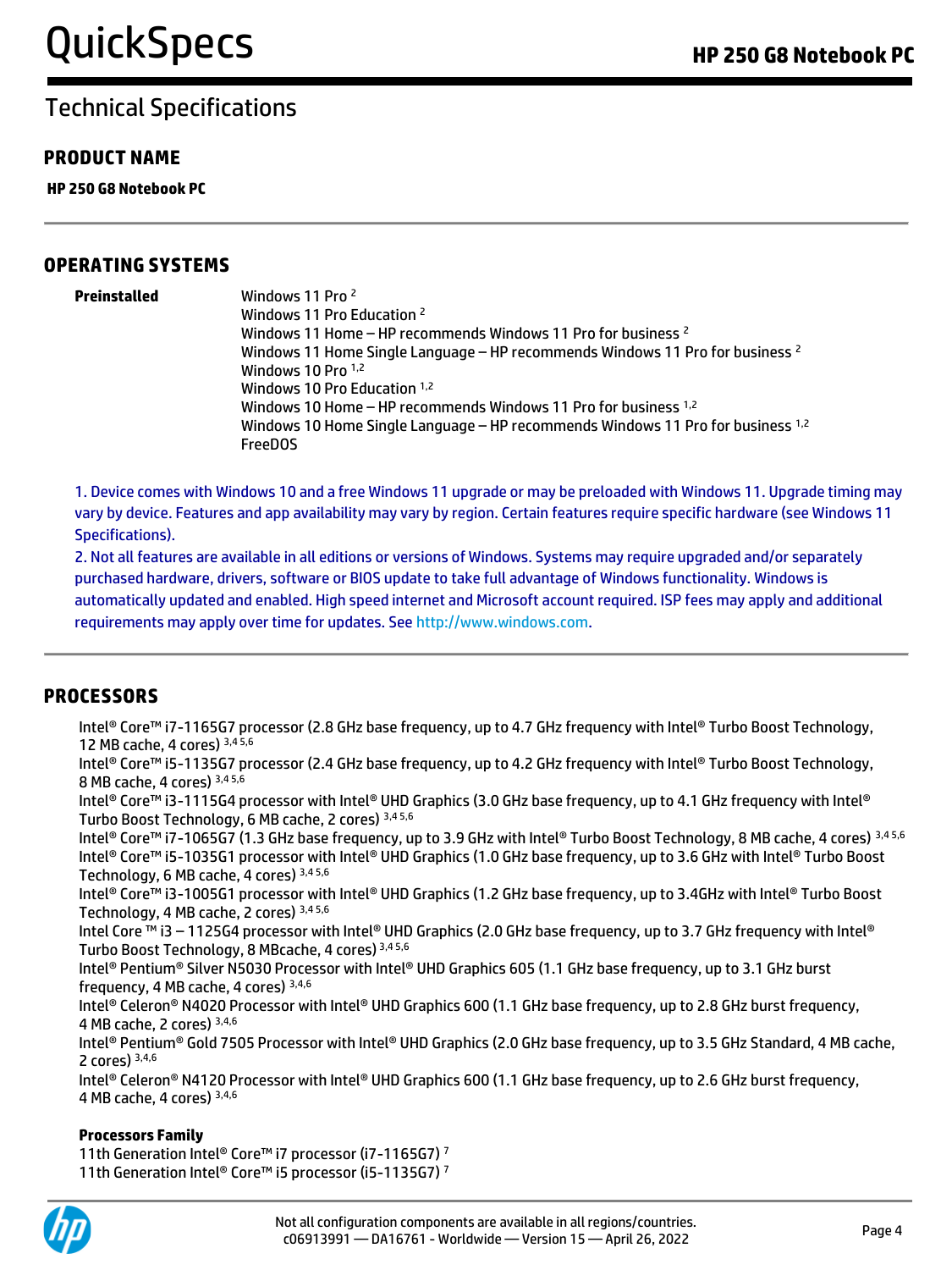11th Generation Intel® Core™ i3 processor (i3-1115G4) <sup>7</sup> 10th Generation Intel® Core™ i7 processor (i7-1065G7) <sup>7</sup> 10th Generation Intel® Core™ i5 processor (i5-1035G1) <sup>7</sup> 10th Generation Intel® Core™ i3 processor (i3-1005G1) <sup>7</sup> Intel® Pentium® Silver Processor (N5030) <sup>7</sup> Intel® Pentium® Gold Processor (7505) <sup>7</sup> Intel® Celeron® processor (N4020) <sup>7</sup>

Intel® Celeron® processor (4120) <sup>7</sup>

3. Multicore is designed to improve performance of certain software products. Not all customers or software applications will necessarily benefit from use of this technology. Performance and clock frequency will vary depending on application workload and your hardware and software configurations. Intel's numbering, branding and/or naming is not a measurement of higher performance.

4. Processor speed denotes maximum performance mode; processors will run at lower speeds in battery optimization mode. 5. Intel® Turbo Boost performance varies depending on hardware, software and overall system configuration. See www.intel.com/technology/turboboost for more information.

6. AMD Max Boost frequency performance varies depending on hardware, software and overall system configuration. 7. In accordance with Microsoft's support policy, HP does not support the Windows 8 or Windows 7 operating system on products configured with Intel and AMD 7th generation and forward processors or provide any Windows 8 or Windows 7 drivers on http://www.support.hp.com.

#### **CHIPSET**

Chipset is integrated with processor

#### **GRAPHICS**

#### **Integrated**

Intel<sup>®</sup> Iris® X<sup>e</sup> Graphics<sup>33</sup> Intel<sup>®</sup> Iris<sup>®</sup> Plus graphics<sup>33</sup> Intel® UHD Graphics Intel® UHD Graphics 605 Intel® UHD Graphics 600

#### **Discrete**

NVIDIA® GeForce® MX130 (2 GB DDR5 dedicated) <sup>9</sup> NVIDIA® GeForce® MX330 (2 GB DDR5 dedicated) <sup>9</sup> NVIDIA® GeForce® MX350 (2 GB DDR5 dedicated) <sup>9</sup>

#### **Supports**

Support HD decode, DX12, HDMI 1.4b <sup>8</sup>

#### 8. HD content required to view HD images.

9. Integrated graphics depends on processor. NVIDIA® Optimus™ technology requires an Intel processor, plus an NVIDIA® GeForce® discrete graphics configuration and is available on Windows 10 Pro OS. With NVIDIA® Optimus™ technology, full enablement of all discrete graphics video and display features may not be supported on all systems (e.g. OpenGL applications will run on the integrated GPU or the APU as the case may be).

33. Intel® Iris® Xe Graphics capabilities require system to be configured with Intel® Core™ i5 or i7 processors and dual channel memory. Intel® Iris® Xe Graphics with Intel® Core™ i5 or 7 processors and single channel memory will only function as UHD graphics.

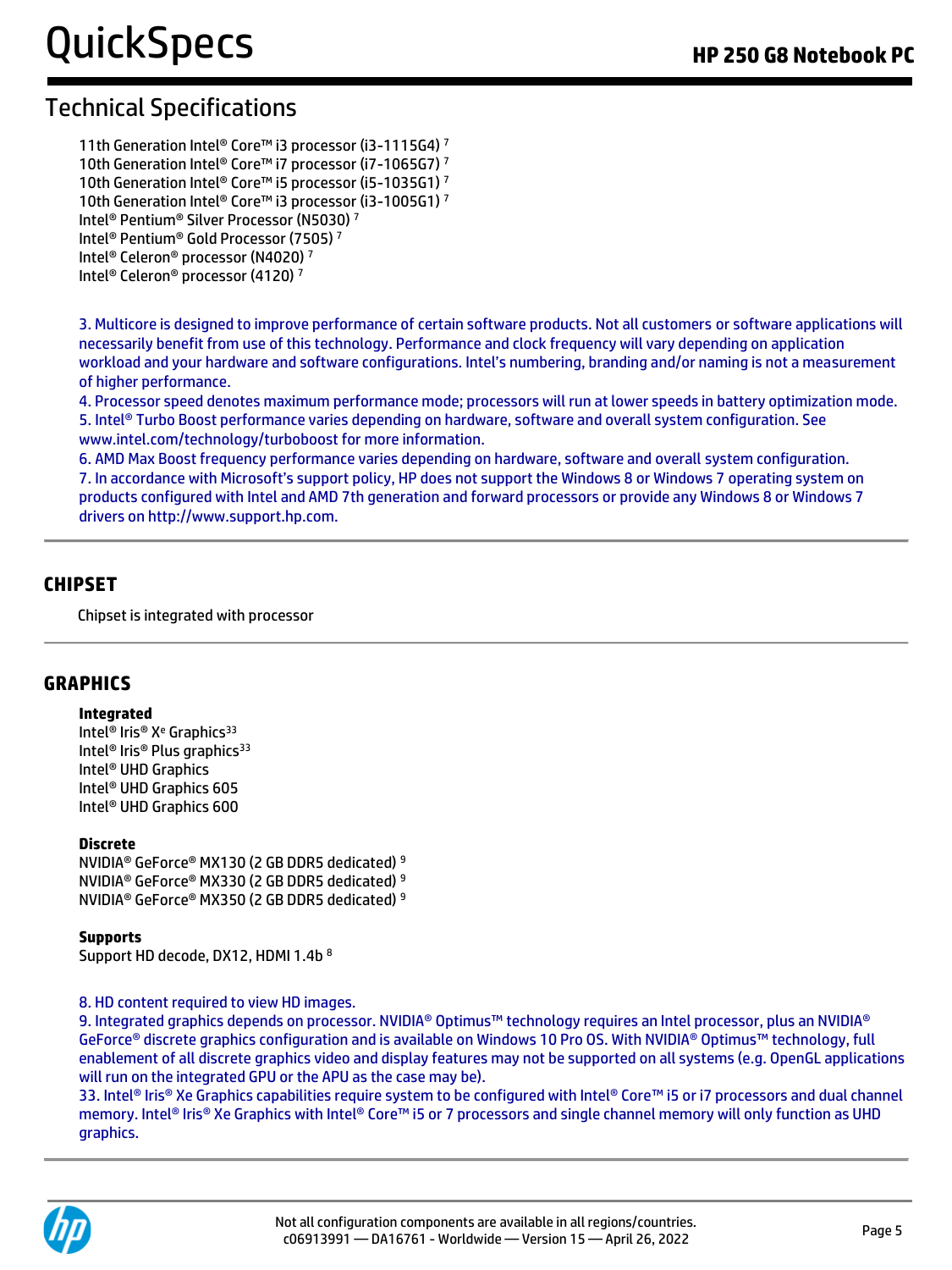#### **DISPLAYS**

#### **Non-Touch**

39.6 cm (15.6") diagonal, HD (1366 x 768), SVA , Anti-Glare WLED, 250nits, eDP micro-edge, 45% NTSC 8,10,11 39.6 cm (15.6") diagonal, FHD (1920 x 1080), IPS, Anti-Glare WLED, 250nits eDP micro-edge, 45% NTSC 8,10,11 39.6 cm (15.6") diagonal, FHD (1920 x 1080), SVA, Anti-Glare WLED, 250nits eDP micro-edge, 45% NTSC 8,10,11

#### **HDMI**

Port supports resolutions up to 1920 x 1080 external resolution @60 Hz

8. HD content required to view HD images.

- 10. Sold separately or as an optional feature.
- 11. Resolutions are dependent upon monitor capability, and resolution and color depth settings.

#### **STORAGE AND DRIVES**

#### **Primary Storage**

2 TB 5400 rpm SATA <sup>12</sup> 1 TB 5400 rpm SATA <sup>12</sup> 500 GB 7200 rpm SATA <sup>12</sup> 500 GB 5400 rpm SATA <sup>12</sup>

#### **Primary M.2 Storage**

128 GB M.2 SATA-3 TLC Solid State Drive <sup>12</sup> 256 GB M.2 SATA-3 TLC Solid State Drive <sup>12</sup> 256 GB PCIe® NVMe™ M.2 Value Solid State Drive 12 512 GB PCIe® NVMe™ M.2 Value Solid State Drive <sup>12</sup> 512 GB PCIe® NVMe™ M.2 TLC Solid State Drive <sup>12</sup> 1 TB PCIe® NVMe™ M.2 Value Solid State Drive <sup>12</sup> 256 GB Intel® PCIe® NVMe™ QLC M.2 SSD with 16 GB Intel® Optane™ memory H10 12,13,14 512 GB Intel® PCIe® NVMe™ QLC M.2 SSD with 32 GB Intel® Optane™ memory H10 12,13,14 2 TB 5400 rpm SATA with 16 GB Intel<sup>®</sup> Optane™ memory <sup>12,13</sup> 1 TB 5400 rpm SATA with 16 GB Intel® Optane™ memory 12,13

#### **Dual Storage <sup>35</sup>**

128 GB M.2 SATA-3 TLC Solid State Drive + 1 TB 5400rpm SATA <sup>12</sup> 256 GB PCIe® NVMe™ M.2 Value Solid State Drive + 1 TB 5400rpm SATA <sup>12</sup>

12. For storage drives, GB = 1 billion bytes. TB = 1 trillion bytes. Actual formatted capacity is less. Up to 30 GB (for Windows 10) is reserved for system recovery software.

13. Intel® Optane™ memory system acceleration does not replace or increase the DRAM in your system. Requires 8th Gen or higher Intel® Core™ processor, BIOS version with Intel® Optane™ supported, Windows 10 64-bit, and an Intel® Rapid Storage Technology (Intel® RST) driver.

14. Intel<sup>®</sup> Optane™ memory H10 only for Intel® PCIe® NVMe™ QLC M.2 SSD.

35. GML-R don't support dual storage due to design limitation.

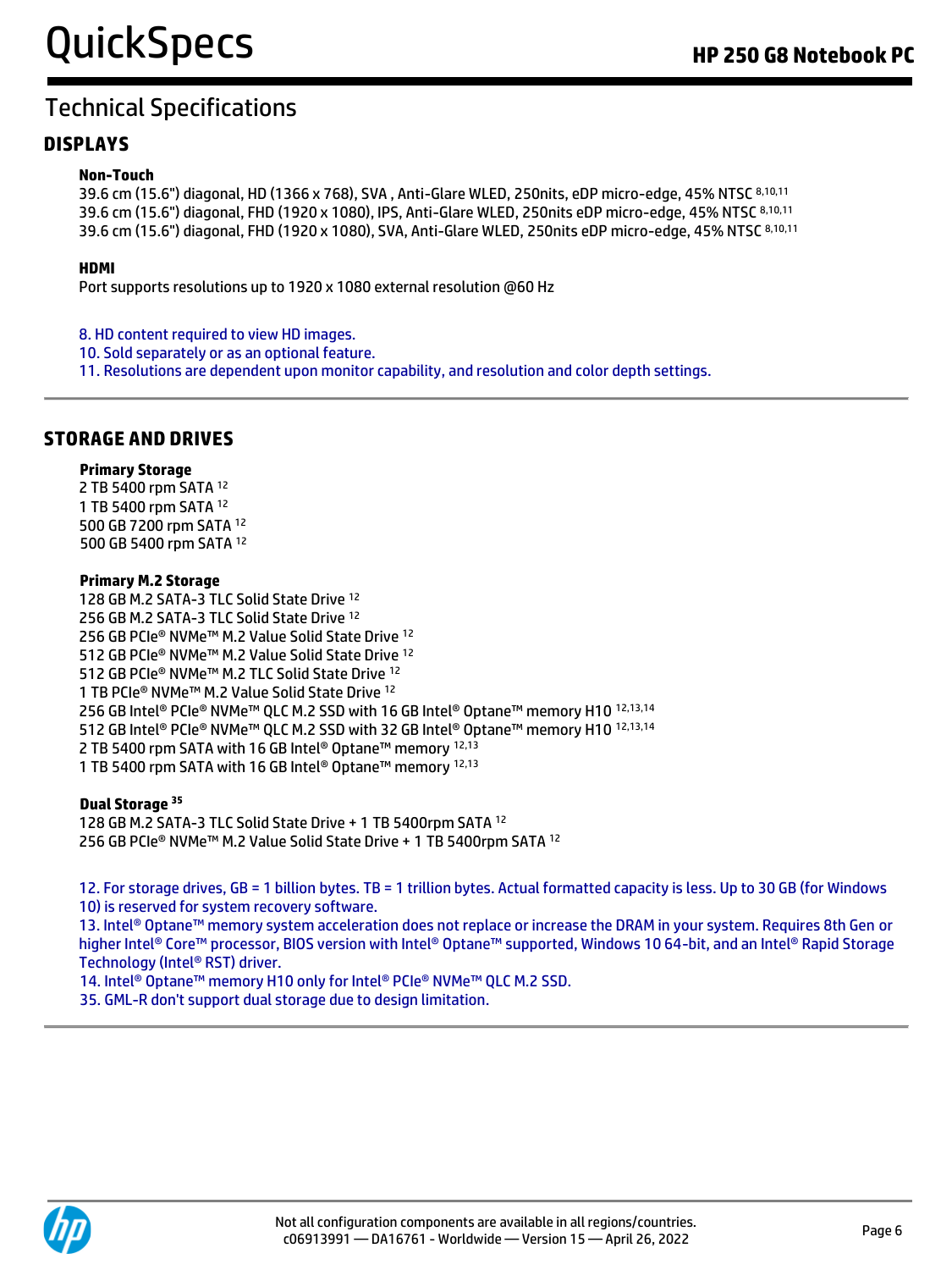#### **MEMORY**

**Maximum Memory** 

16 GB DDR4-3200 SDRAM<sup>15</sup>

#### **Memory**

16 GB DDR4-3200 SDRAM (2 x 8 GB) <sup>15</sup> 16 GB DDR4-2666 SDRAM (2 X 8 GB) <sup>15</sup> 12 GB DDR4-3200 SDRAM (4 GB (1 x 4 GB) and 8 GB (1 x 8 GB) <sup>15</sup> 12 GB DDR4-2666 SDRAM (4 GB (1 x 4 GB) and 8 GB (1 x 8 GB) <sup>15</sup> 8 GB DDR4-3200 SDRAM (1 x 8 GB) <sup>15</sup> 8 GB DDR4-2666 SDRAM (1 x 8 GB) <sup>15</sup> 8 GB DDR4-2400 SDRAM (1 x 8 GB) <sup>15</sup> 8 GB DDR4-3200 SDRAM (2 x 4 GB) <sup>15</sup> 8 GB DDR4-2666 SDRAM (2 x 4 GB) <sup>15</sup> 4 GB DDR4-3200 SDRAM (1 x 4 GB) <sup>15</sup> 4 GB DDR4-2666 SDRAM (1 x 4 GB) <sup>15</sup> 4 GB DDR4-2400 SDRAM (1 x 4 GB) <sup>15</sup>

#### **Memory Slots**

DDR4 SODIMMS, system runs at 2666 <sup>34</sup> 2 SODIMM (select models) Supports Dual Channel Memory

1 SODIMM Support Single Channel Memory

NOTE: All slots are customer non-accessible / non-upgradeable

15. Due to the non-industry standard nature of some third-party memory modules, we recommend HP branded memory to ensure compatibility. If you mix memory speeds, the system will perform at the lower memory speed. 34. DDR4 3200 bridges to DDR4 2666.

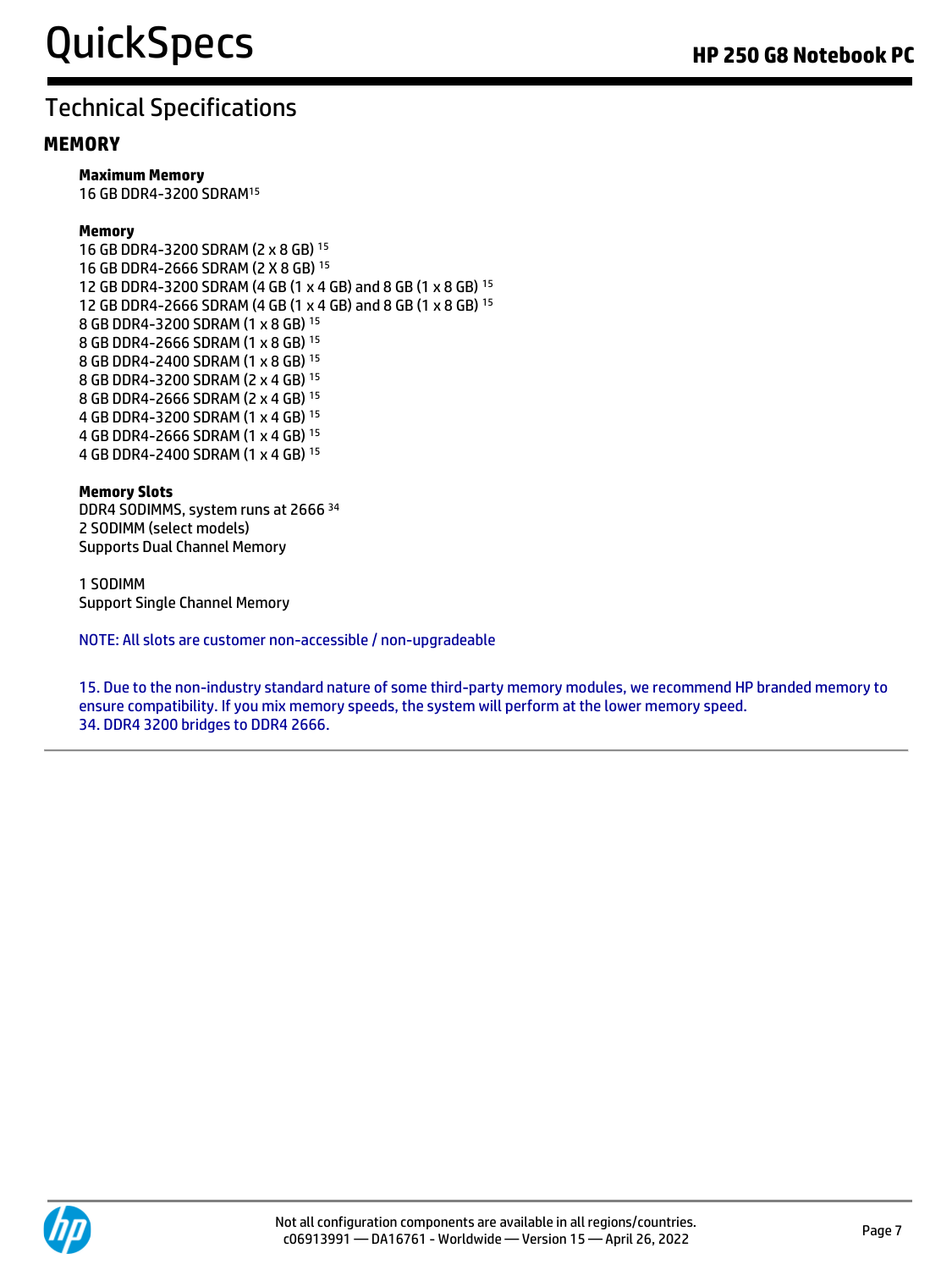#### **NETWORKING/COMMUNICATIONS**

#### **WLAN**

Realtek RTL8822CE 802.11ac 2x2 Wi-Fi® + Bluetooth® 5 <sup>16</sup> Realtek RTL8822CE 802.11a/b/g/n/ac (1x1) Wi-Fi® with Bluetooth® 4.2 Combo <sup>16</sup> Intel® Dual Band Wi-Fi 6 AX201 802.11a/b/g/n/ac/ax (2x2) WLAN and Bluetooth® 5 Combo, non-vPro® <sup>17</sup>

#### **Miracast**

Compatible with Miracast-certified devices (For Win10) <sup>18</sup>

#### **Ethernet**

Realtek 10/100/1000 GbE NIC <sup>19</sup>

16. Wi-Fi supporting gigabit speeds (802.11ac) is achievable when transferring files between two devices connected to the same router. Requires a wireless router, sold separately, that supports 160MHz channels.

17. Wireless access point and Internet service required and sold separately. Availability of public wireless access points limited. Wi-Fi 6 (802.11ax) is backwards compatible with prior 802.11 specs.

18. Miracast is a wireless technology your PC can use to project your screen to TVs, projectors, and streaming. 19. The term "10/100/1000" or "Gigabit" Ethernet indicates compatibility with IEEE standard 802.3ab for Gigabit Ethernet, and does not connote actual operating speed of 1 Gb/s. For high-speed transmission, connection to a Gigabit Ethernet server and network infrastructure is required.

#### **AUDIO/MULTIMEDIA**

#### **Audio**

2 Integrated stereo speakers Integrated dual digital microphone

#### **Camera**

HP TrueVision HD Camera <sup>8</sup>

8. HD content required to view HD images.

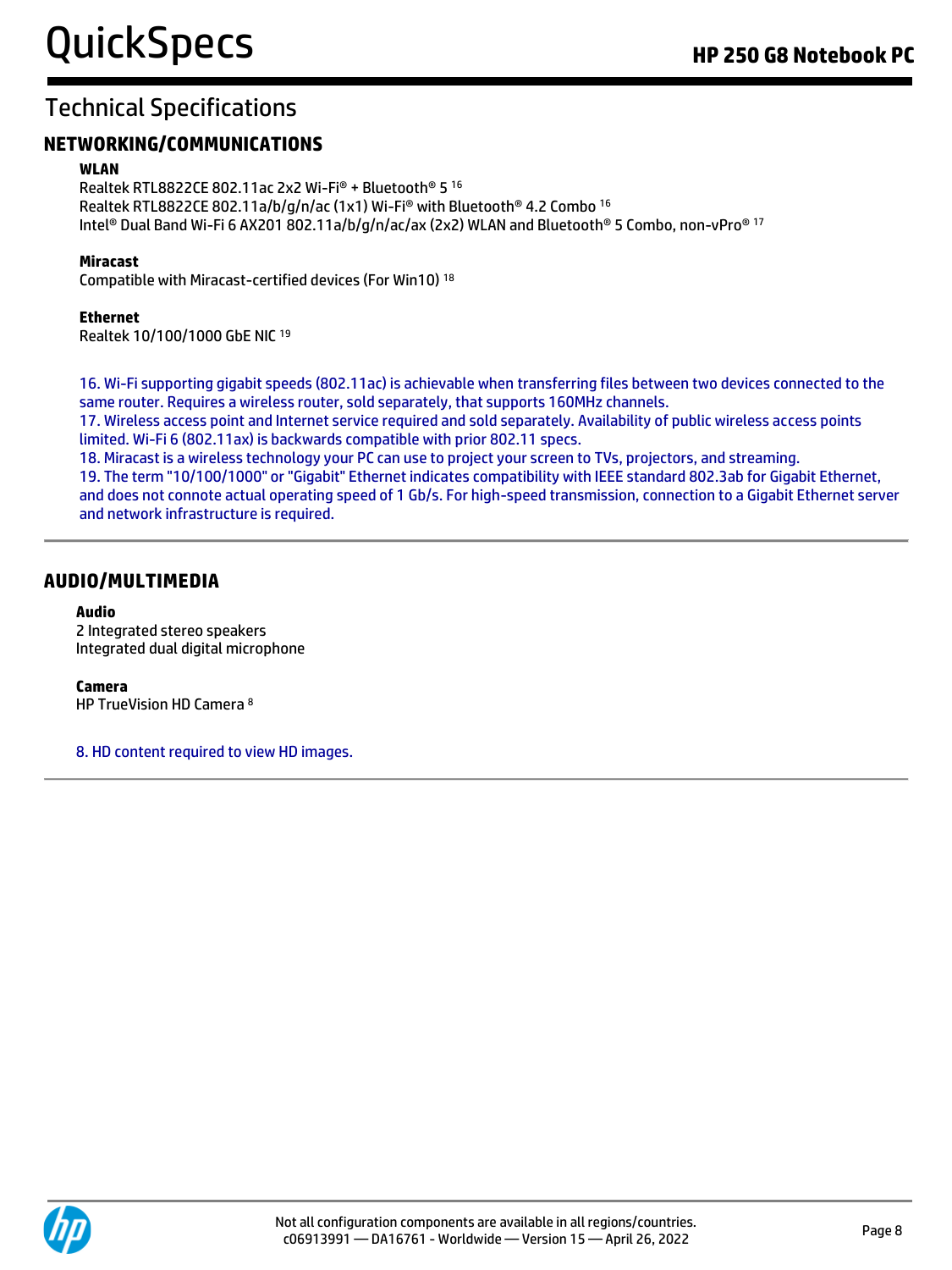#### **KEYBOARDS/POINTING DEVICES/BUTTONS & FUNCTION KEYS**

#### **Keyboard**

Full Size Textured island-style Keyboard

#### **Pointing Device**

Touchpad with multi-touch gesture support (PTP certified)

#### **Function Keys**

F1 - Open " How to get help in Windows 10" webpage

- F2 Brightness Down
- F3 Brightness Up
- F4 Display Switching
- F5 Blank
- F6 Mute
- F7 Volume Down
- F8 -Volume Up
- F9 Previous
- F10 Play/Pause
- F11 Next
- F12 Airplane mode

#### **SOFTWARE AND SECURITY**

#### **Preinstalled Software**

**Software** HP Support Assistant <sup>20</sup> Native Miracast Support <sup>21</sup> HP documentation HP Setup Integrated OOBE HP SSRM HP Audio Switch HP JumpStarts McAfee LiveSafe™ <sup>19</sup> Xerox® DocuShare® 30 day free trial offer<sup>30</sup> HP QuickDrop HP Smart Support <sup>31</sup>

#### **Security Management**

Firmware TPM 2.0 <sup>22</sup> Fingerprint Reader (Select models)

#### 19. 30 days free trial

20. HP Support Assistant requires Windows and Internet access.

21. Miracast is a wireless technology your PC can use to project your screen to TVs, projectors, and streaming. 22. Firmware TPM is version 2.0. which is a subset of the TPM 2.0 specification version v0.89 as implemented by Intel Platform Trust Technology (PTT).32. Firmware TPM is version 2.0.

30. Simply sign up and start using Xerox® DocuShare® Go. No credit card. No obligation. Data will become unavailable unless a subscription is entered before the end of the 30 day free trial period. See visit http://www.xerox.com/docusharego for details.

31. HP Smart Support is available to commercial customers through your HP Service Representative and HP Factory Configuration Services; or it can be downloaded at: [http://www.hp.com/smart-support.](http://www.hp.com/smart-support) HP Smart Support automatically

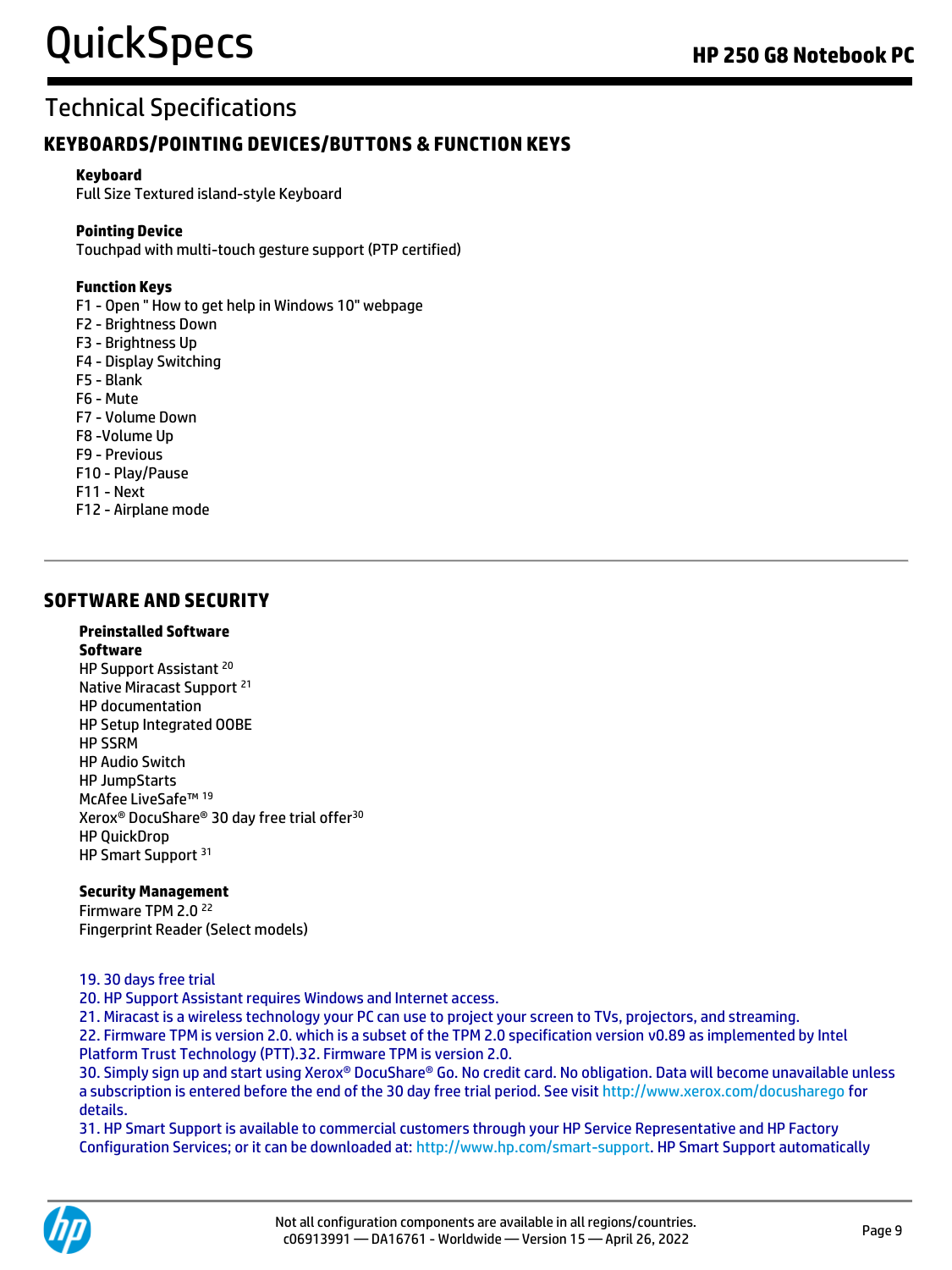collects the telemetry necessary upon initial boot of the product to deliver device-level configuration data and health insights.

#### **POWER**

#### **Power Supply**

HP Smart 65 W External AC power adapter <sup>23</sup> HP Smart 65 W EM External AC power adapter <sup>23</sup> HP Smart 45 W External AC power adapter <sup>23</sup>

**Primary Battery**  HP Long Life 3-cell, 41 Wh Li-ion (Polymer) 24, 32

**Power Cord**  1M (3.28 feet) length power cord

#### **MM18 Battery life**

Up to 9 hours and 45 minutes <sup>25</sup>

#### **Battery Weight**

0.19 kg 0.42 lb

23. Availability may vary by country.

24. Battery is internal and not replaceable by customer. Serviceable by warranty.

25. Windows 10 MM18 battery life will vary depending on various factors including product model, configuration, loaded applications, features, use, wireless functionality, and power management settings. The maximum capacity of the battery will naturally decrease with time and usage. See www.bapco.com for additional details.

32. Actual battery Watt-hours (Wh) will vary from design capacity. Battery capacity will naturally decrease with shelf life, time, usage, environment, temperature, system configuration, loaded apps, features, power management settings and other factors.

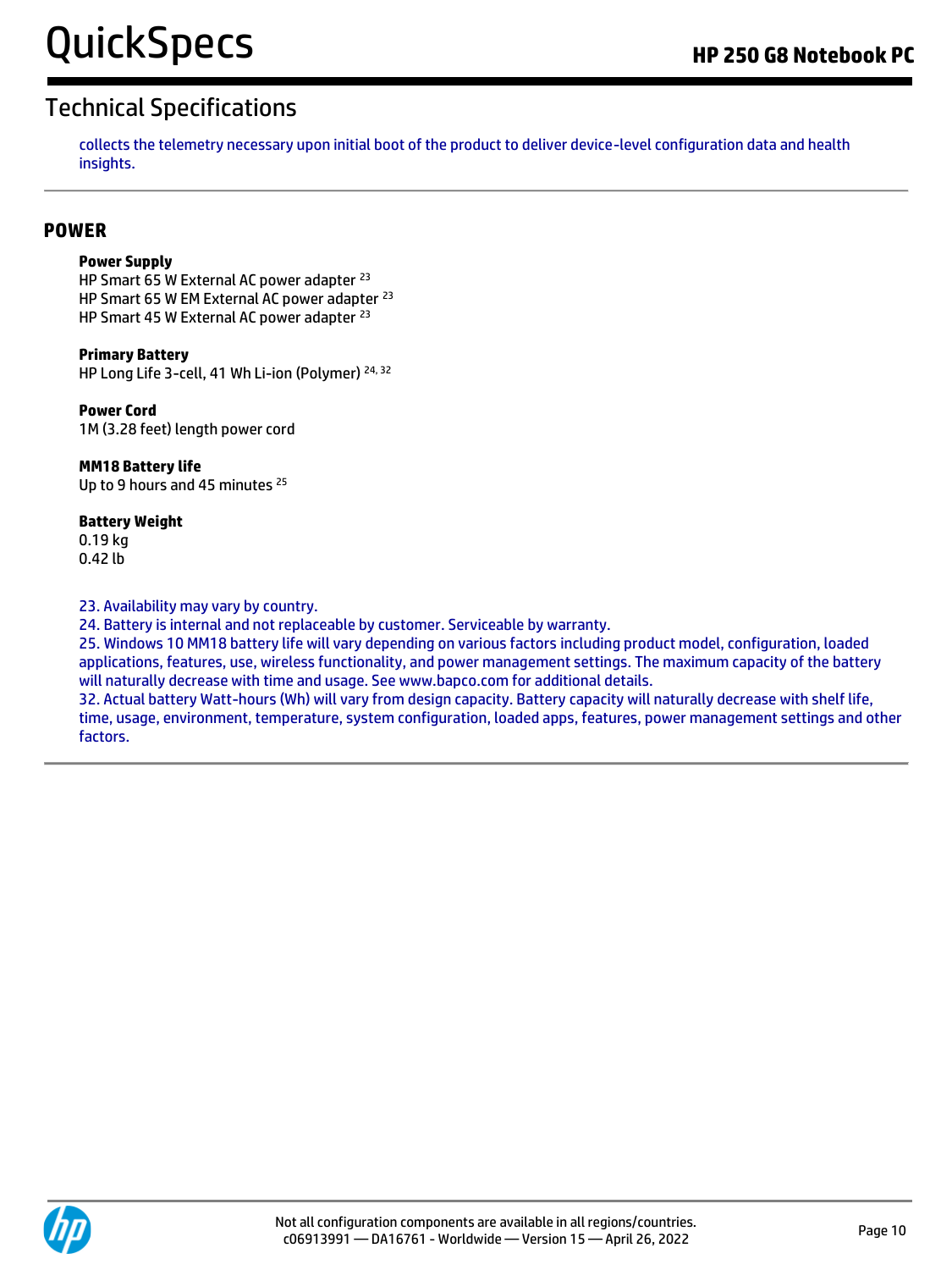#### **WEIGHTS & DIMENSIONS**

**Product Weight <sup>26</sup>** Starting at 3.84 lb Starting at 1.74 kg

**Product Dimensions (w x d x h)** 14.09 x 9.53 x 0.78 in

35.8 x 24.2 x 1.99 cm

26. Weight will vary by configuration. Does not include power adapter.

#### **PORTS/SLOTS**

#### **Ports**

2 SuperSpeed USB Type-A 5Gbps signaling rate (USB 3.2 Gen 1) <sup>27</sup> 1 SuperSpeed USB Type-C® 5Gbps signaling rate<sup>27</sup> (Data Transfer Only) 1 HDMI v1.4b <sup>28</sup> 1 RJ-45 1 AC Power 1 Headphone/microphone combo jack

#### **Expansion Slots**

Support SD/SDHC/SDXC 1 Multi-format digital media reader

27. SuperSpeed USB 20Gbps is not available. 28. HDMI cable sold separately.

#### **SERVICE AND SUPPORT**

1-year limited warranty and 90 day software limited warranty options depending on country. Batteries have a default one year limited warranty. Refer to http://www.hp.com/support/batterywarranty/ for additional battery information. On-site service and extended coverage is also available. HP Care Pack Services are optional extended service contracts that go beyond the standard limited warranties. To choose the right level of service for your HP product, use the HP Care Pack Services Lookup Tool at: http://www.hp.com/go/cpc. <sup>29</sup>

29. HP Care Packs are sold separately. Service levels and response times for HP Care Packs may vary depending on your geographic location. Service starts on date of hardware purchase. Restrictions and limitations apply. For details, visit http://www.hp.com/go/cpc. HP services are governed by the applicable HP terms and conditions of service provided or indicated to Customer at the time of purchase. Customer may have additional statutory rights according to applicable local laws, and such rights are not in any way affected by the HP terms and conditions of service or the HP Limited Warranty provided with your HP Product.

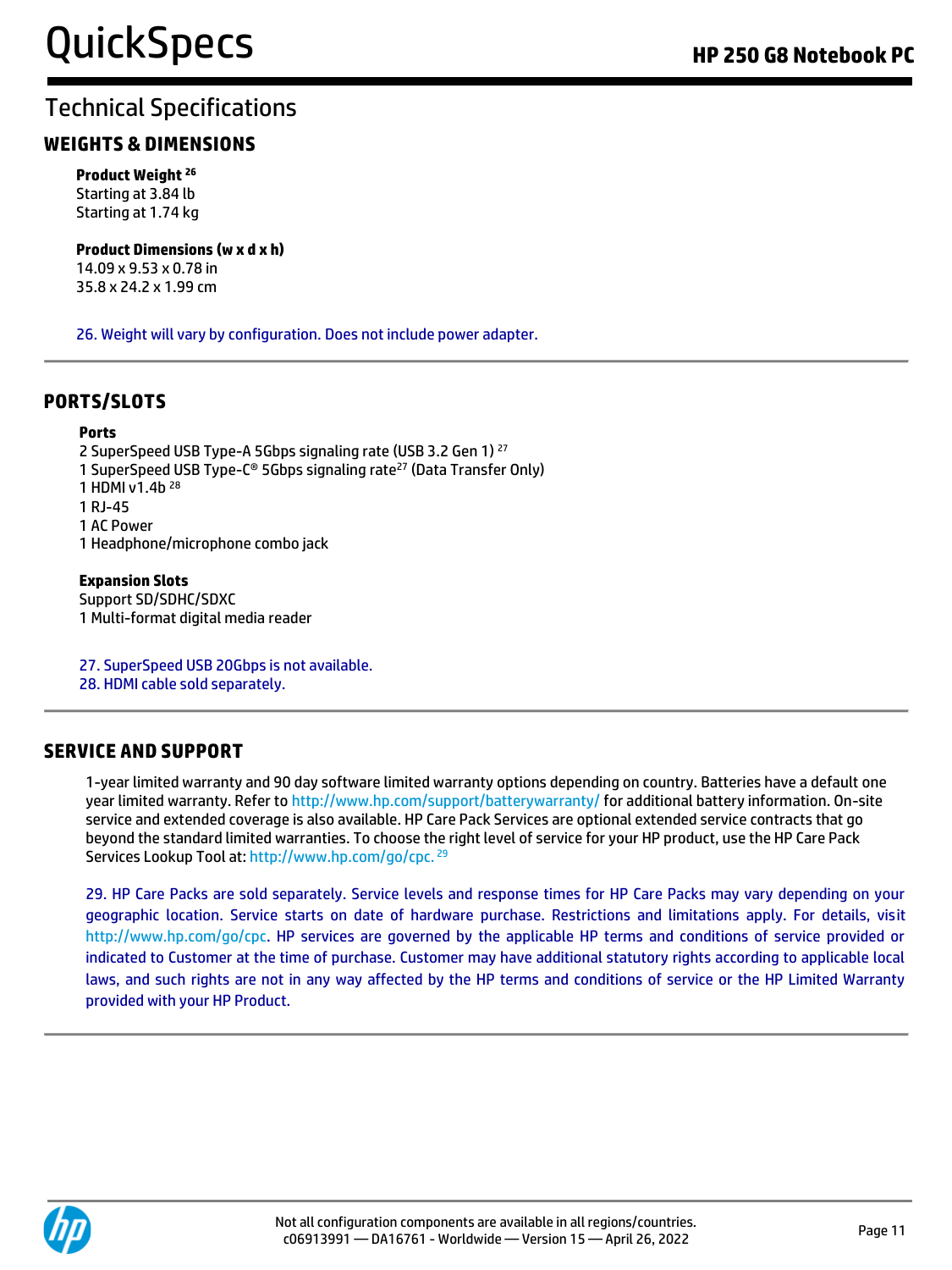#### **SYSTEM UNIT**

| <b>Stand-Alone Power Requirements (AC</b><br>Power) |                                                                                                  |
|-----------------------------------------------------|--------------------------------------------------------------------------------------------------|
| <b>Nominal Operating Voltage</b>                    | 19.5 V                                                                                           |
| <b>Average Operating Power</b>                      | <b>TBD</b>                                                                                       |
| Integrated graphics                                 | 6.37W                                                                                            |
| <b>Discrete Graphics</b>                            | N/A (Switchable graphics design)                                                                 |
| <b>Max Operating Power</b>                          | Discrete < 65W<br><b>UMA &lt; 45W</b>                                                            |
| <b>Temperature</b>                                  |                                                                                                  |
| <b>Operating</b>                                    | 32° to 95° F (0° to 35° C) (not writing optical)<br>41° to 95° F (5° to 35° C) (writing optical) |
| Non-operating                                       | -4° to 140° F (-20° to 60° C)                                                                    |
| <b>Relative Humidity</b>                            |                                                                                                  |
| <b>Operating</b>                                    | 10% to 90%, non-condensing                                                                       |
| Non-operating                                       | 5% to 95%                                                                                        |
| <b>Shock</b>                                        |                                                                                                  |
| <b>Operating</b>                                    | 40 G, 2 ms, half-sine                                                                            |
| Non-operating                                       | 240 G, 2 ms, half-sine                                                                           |
| <b>Random Vibration</b>                             |                                                                                                  |
| <b>Operating</b>                                    | 1.043 grms                                                                                       |
| Non-operating                                       | 3.5 grms                                                                                         |
| Altitude (unpressurized)                            |                                                                                                  |
| <b>Operating</b>                                    | $-15$ m to 3048 m (-50 ft to 10000 ft)                                                           |
| Non-operating                                       | $-15$ m to 12192 m ( $-50$ ft to 40000 ft)                                                       |
| <b>Planned Industry Standard</b>                    |                                                                                                  |
| <b>Certifications</b>                               | Yes                                                                                              |
| UL                                                  | No                                                                                               |
| <b>CSA</b>                                          | Yes                                                                                              |
| <b>FCC Compliance</b>                               | Yes                                                                                              |
| <b>ENERGY STAR®</b>                                 | Yes                                                                                              |
| <b>EPEAT<sup>®</sup></b><br><b>ICES</b>             | Yes                                                                                              |
| Australia /                                         | Yes                                                                                              |
|                                                     | Yes                                                                                              |
| NZ A - Tick Compliance<br>CCC                       | Yes                                                                                              |
| Japan VCCI Compliance                               | Yes                                                                                              |
| KC                                                  | Yes                                                                                              |
| <b>BSMI</b>                                         | Yes                                                                                              |
| <b>CE Marketing Compliance</b>                      | Yes                                                                                              |
| <b>BNCI or BELUS</b>                                | Yes                                                                                              |
| <b>CIT</b>                                          | Yes                                                                                              |
| <b>GOST</b>                                         | Yes                                                                                              |

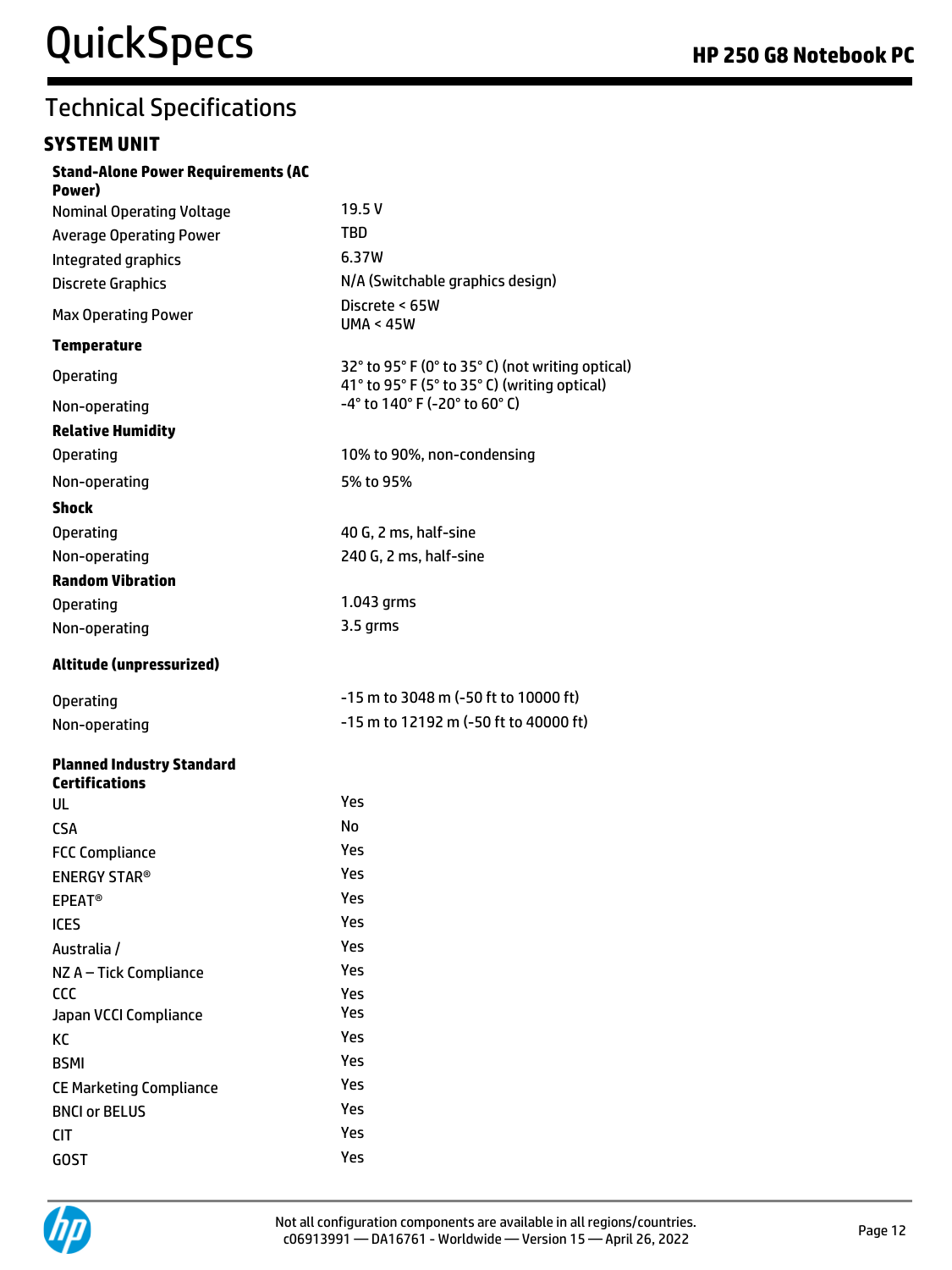| Saudi Arabian Compliance (ICCP) | Yes |
|---------------------------------|-----|
| <b>SABS</b>                     | Yes |
| UKRSERTCOMPUTER                 | Yes |

#### **DISPLAYS**

Note: All specifications represent the typical specifications provided by HP's component manufacturers; actual performance may vary either higher or lower.

| Panel LCD 15.6 inch FHD<br>(1920x1080) Anti-Glare<br><b>WLED UWVA 45percent cg</b><br>250nits eDP 1.2 w/o PSR<br>slim NWBZ | <b>Outline Dimensions (W x H x D)</b> | 350.96 x 216.75 (max.) x 3.2 (max.) mm |
|----------------------------------------------------------------------------------------------------------------------------|---------------------------------------|----------------------------------------|
|                                                                                                                            | <b>Active Area</b>                    | 344.16 x 193.59 mm                     |
|                                                                                                                            | Weight                                | 370g max.                              |
|                                                                                                                            | <b>Diagonal Size</b>                  | 15.6"                                  |
|                                                                                                                            | <b>Surface Treatment</b>              | AG                                     |
|                                                                                                                            | <b>Touch enabled</b>                  | None                                   |
|                                                                                                                            | <b>Contrast Ratio</b>                 | 600:1 (typ.)                           |
|                                                                                                                            | <b>Refresh Rate</b>                   | 60Hz                                   |
|                                                                                                                            | <b>Brightness</b>                     | 250nits typ.                           |
|                                                                                                                            | <b>Pixel Resolution</b>               |                                        |
|                                                                                                                            | <b>Configuration</b>                  | 1920 x 1080 (FHD)                      |
|                                                                                                                            | <b>Interface</b>                      | eDP 1.2 w/o PSR                        |
|                                                                                                                            | <b>LCD Mode</b>                       | IPS/PLS/AHVA                           |
|                                                                                                                            | <b>PPI</b>                            | 142                                    |
|                                                                                                                            | <b>Viewing Angle</b>                  | UWVA 85/85/85/85                       |
|                                                                                                                            |                                       |                                        |
| Panel LCD 15.6-in FHD                                                                                                      | <b>Outline Dimensions (W x H x D)</b> | 350.96 x 216.75 (max.) x 3.2 (max.) mm |
| (1920x1080) Anti-Glare                                                                                                     | <b>Active Area</b>                    | 344.16 x 193.59 mm                     |
| <b>WLED SVA 45percent cg</b>                                                                                               | Weight                                | 360g max.                              |
| 250nits eDP 1.2 w/o PSR<br><b>NWBZ</b> ultraslim                                                                           | <b>Diagonal Size</b>                  | 15.6"                                  |
|                                                                                                                            | <b>Surface Treatment</b>              | AG                                     |
|                                                                                                                            | <b>Touch enabled</b>                  | None                                   |
|                                                                                                                            | <b>Contrast Ratio</b>                 | 300:1 (typ.)                           |
|                                                                                                                            | <b>Refresh Rate</b>                   | 60Hz                                   |
|                                                                                                                            | <b>Brightness</b>                     | 250nits typ.                           |
|                                                                                                                            | <b>Pixel Resolution</b>               |                                        |
|                                                                                                                            | <b>Configuration</b>                  | 1920 x 1080 (FHD)                      |
|                                                                                                                            | <b>Interface</b>                      | eDP 1.2 w/o PSR                        |
|                                                                                                                            | <b>LCD Mode</b>                       | <b>TN</b>                              |
|                                                                                                                            | PPI                                   | 142                                    |

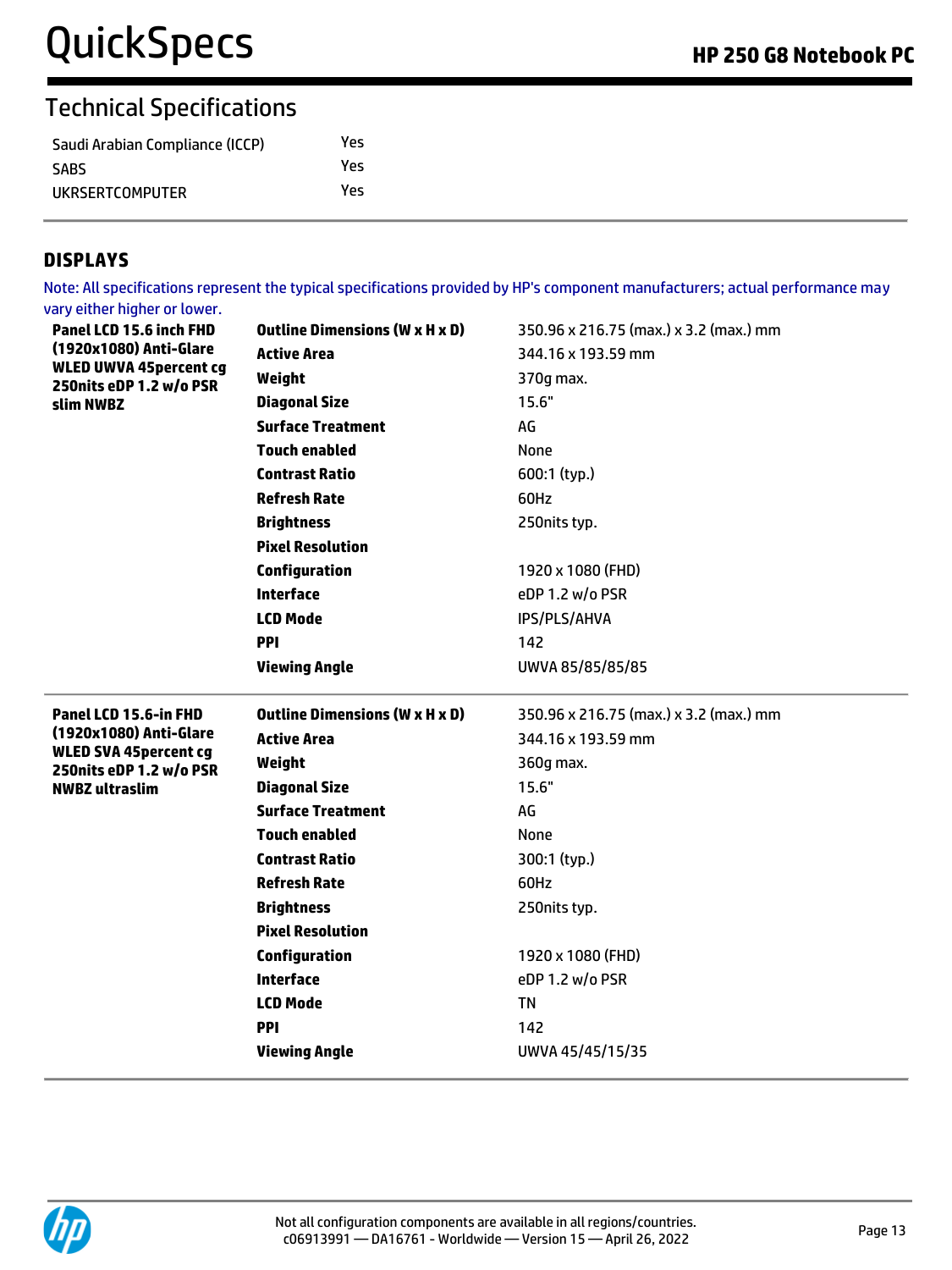| Panel LCD 15.6-in HD         |
|------------------------------|
| (1366x768) Anti-Glare        |
| <b>WLED SVA 45percent cg</b> |
| 250nits eDP 1.2 w/o PSR      |
| <b>NWBZ</b> ultraslim        |

| <b>Outline Dimensions (W x H x D)</b> | 351.03 x 216.75 (max.) x 3.2 (max.) mm |
|---------------------------------------|----------------------------------------|
| Active Area                           | 344.23 x 193.54 mm                     |
| Weight                                | 360q max.                              |
| Diagonal Size                         | 15.6"                                  |
| <b>Surface Treatment</b>              | AG                                     |
| Touch enabled                         | None                                   |
| <b>Contrast Ratio</b>                 | 300:1 (typ.)                           |
| <b>Refresh Rate</b>                   | 60Hz                                   |
| <b>Brightness</b>                     | 250 nits typ.                          |
| <b>Pixel Resolution</b>               |                                        |
| Configuration                         | 1366 x 768 (HD)                        |
| Interface                             | eDP 1.2 $w$ /o PSR                     |
| <b>LCD Mode</b>                       | ΤN                                     |
| <b>PPI</b>                            | 101                                    |
| Viewing Angle                         | UWVA 40/40/15/30                       |
|                                       |                                        |

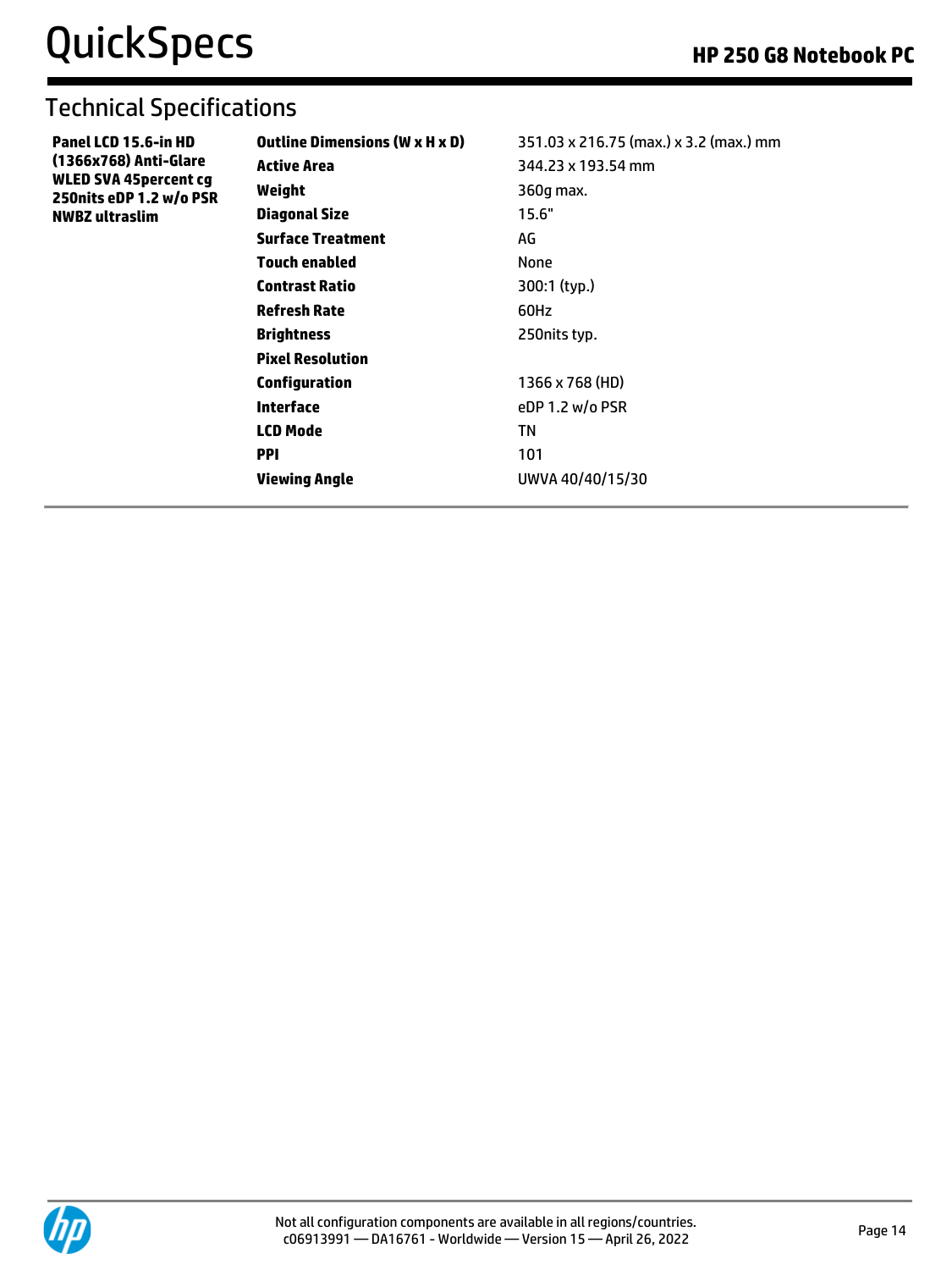#### **STORAGE AND DRIVES\***

\* For storage drives, GB = 1 billion bytes. TB = 1 trillion bytes. Actual formatted capacity is less. Up to 30 GB (for Windows 10) is reserved for system recovery software.

| <b>HDD 1TB 5400RPM 7mm</b>   | <b>Drive Weight</b>             | $0.21$ lbs (95 g)                       |
|------------------------------|---------------------------------|-----------------------------------------|
| <b>SATA (HDD 1TB 5400RPM</b> | Capacity                        | 1TB                                     |
| $2.5$ in $)$                 | <b>Height</b>                   | $0.28$ in $(7$ mm $)$                   |
|                              | <b>Width</b>                    | 2.75 in (69.85 mm)                      |
|                              | <b>Interface</b>                | ATA-8, SATA 3.0                         |
|                              | <b>Maximum Sequential Read</b>  | Up to 100 MB/s                          |
|                              | <b>Maximum Sequential Write</b> | Up to 100 MB/s                          |
|                              | <b>Logical Blocks</b>           | 1,953,525,168                           |
|                              | <b>Operating Temperature</b>    | 32° to 140° F (0° to 60° C) [case temp] |
|                              | <b>Features</b>                 | S.M.A.R.T., NCQ, Ultra DMA              |
| <b>HDD 2TB 5400RPM 7mm</b>   | <b>Drive Weight</b>             | $0.21$ lbs (95 g)                       |
| <b>SATA 2.5in (HDD 2TB</b>   | <b>Capacity</b>                 | 2TB                                     |
| 5400RPM SATA 2.5in 2nd)      | <b>Height</b>                   | Up to 128MB                             |
|                              | Width                           | $0.28$ in $(7$ mm $)$                   |
|                              | <b>Interface</b>                | 2.75 in (69.85 mm)                      |
|                              | <b>Maximum Sequential Read</b>  | Up to 100 MB/s                          |
|                              | <b>Maximum Sequential Write</b> | Up to 100 MB/s                          |
|                              | <b>Logical Blocks</b>           | 3,907,029,168                           |
|                              | <b>Operating Temperature</b>    | 32° to 140° F (0° to 60° C) [case temp] |
|                              | <b>Features</b>                 | S.M.A.R.T., NCQ, Ultra DMA              |
| <b>HDD 500GB 5400RPM 7mm</b> | <b>Drive Weight</b>             | $0.21$ lbs (95 g)                       |
| <b>SATA</b>                  | <b>Capacity</b>                 | 500GB                                   |
|                              | <b>Height</b>                   | $0.28$ in $(7$ mm $)$                   |
|                              | <b>Width</b>                    | 2.75 in (69.85 mm)                      |
|                              | <b>Interface</b>                | ATA-8, SATA 3.0                         |
|                              | <b>Maximum Sequential Read</b>  | Up to 100 MB/s                          |
|                              | <b>Maximum Sequential Write</b> | Up to 100 MB/s                          |
|                              | <b>Logical Blocks</b>           | 976,773,168                             |
|                              | <b>Operating Temperature</b>    | 32° to 140° F (0° to 60° C) [case temp] |
|                              | <b>Features</b>                 | S.M.A.R.T., NCQ, Ultra DMA              |
|                              |                                 |                                         |

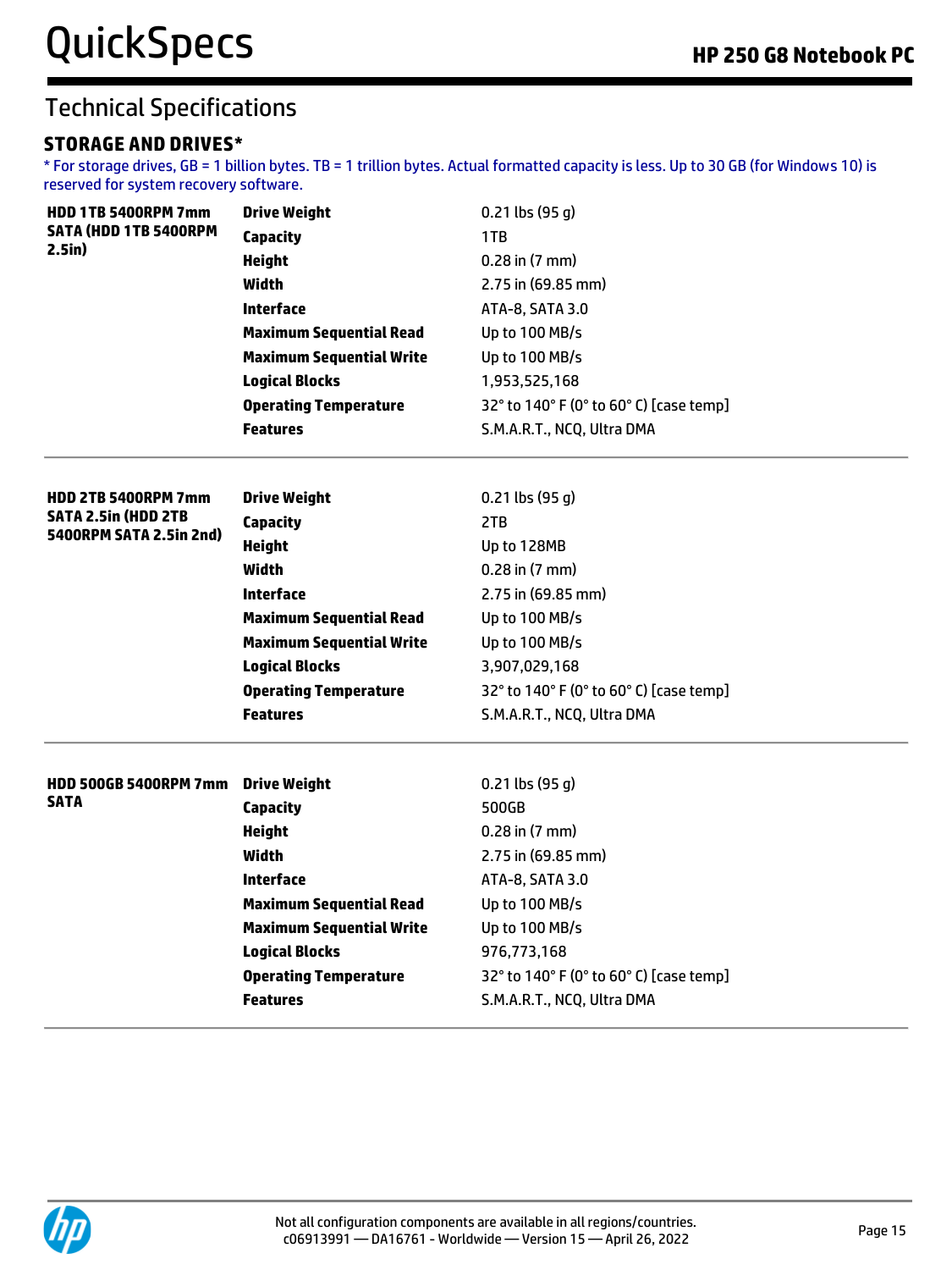| <b>HDD 500GB 7200RPM 7mm</b>                   | <b>Drive Weight</b>             | $0.21$ lbs (95 g)                        |
|------------------------------------------------|---------------------------------|------------------------------------------|
| SATA (HDD 500GB 7200RPM<br>2.5in)              | <b>Capacity</b>                 | 500GB                                    |
|                                                | <b>Height</b>                   | $0.28$ in $(7$ mm $)$                    |
|                                                | Width                           | $2.75$ in (69.85 mm)                     |
|                                                | Interface                       | ATA-8, SATA 3.0                          |
|                                                | <b>Maximum Sequential Read</b>  | Up to 120 MB/s                           |
|                                                | <b>Maximum Sequential Write</b> | Up to 120 MB/s                           |
|                                                | <b>Logical Blocks</b>           | 976,773,168                              |
|                                                | <b>Operating Temperature</b>    | 32° to 140° F (0° to 60° C) [case temp]  |
|                                                | <b>Features</b>                 | S.M.A.R.T., NCQ, Ultra DMA               |
| SSD 128GB 2280 M2 SATA-3 Drive Weight          |                                 | 0.01 lb (6 g) ~ 0.02 lb (10 g)           |
| TLC (SSD 128GB 2280 M2                         | Capacity                        | 128 GB                                   |
| <b>SATA-3 TLC)</b>                             | <b>Height</b>                   | $0.09$ in $(2.3 \text{ mm})$             |
|                                                | Width                           | 0.87 in (22 mm)                          |
|                                                | Interface                       | ATA-8, SATA 3.0                          |
|                                                | <b>Maximum Sequential Read</b>  | Up to 100MB/s                            |
|                                                | <b>Maximum Sequential Write</b> | Up to 400MB/s                            |
|                                                | <b>Logical Blocks</b>           | 250,069,680                              |
|                                                | <b>Operating Temperature</b>    | 32° to 158°F (0° to 70°C) [ambient temp] |
|                                                | <b>Features</b>                 | DIPM; TRIM; DEVSLP                       |
| SSD 1TB 2280 PCIe NVMe                         | <b>Drive Weight</b>             | 0.01 lb (6 g) ~ 0.02 lb (10 g)           |
| Value (SSD 1TB 2280 PCIe<br><b>NVMe Value)</b> | Capacity                        | 1TB                                      |
|                                                | <b>Height</b>                   | $0.09$ in $(2.3$ mm)                     |
|                                                | Width                           | $0.87$ in (22 mm)                        |
|                                                | <b>Interface</b>                | <b>PCIe NVMe Gen3X2</b>                  |
|                                                | <b>Maximum Sequential Read</b>  | Up to 1500MB/s                           |
|                                                | <b>Maximum Sequential Write</b> | Up to 750MB/s                            |
|                                                | <b>Logical Blocks</b>           | 2,000,409,264                            |
|                                                | <b>Operating Temperature</b>    | 32° to 158°F (0° to 70°C) [ambient temp] |
|                                                | <b>Features</b>                 | L1.2                                     |
|                                                |                                 |                                          |

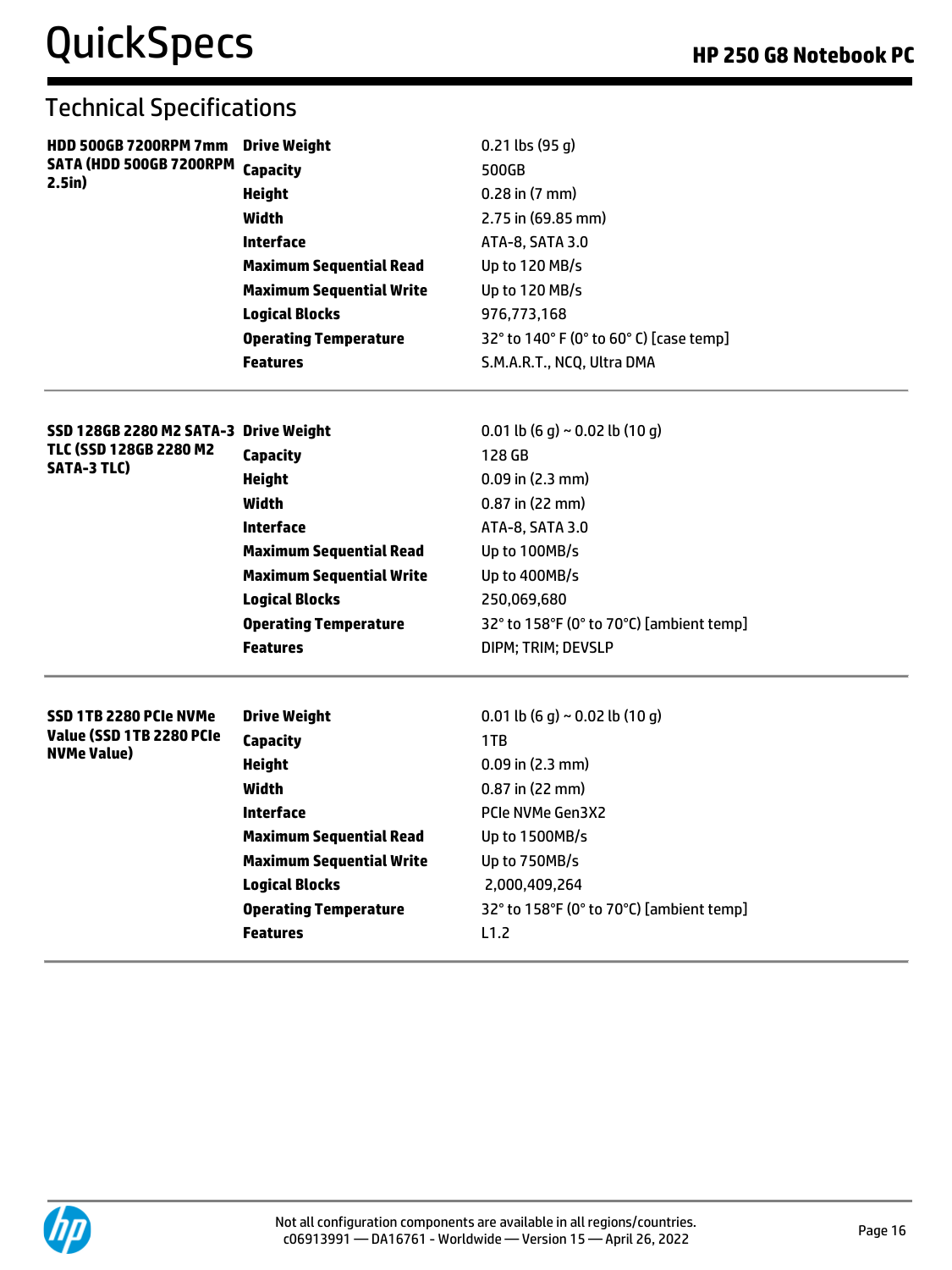| SSD 16GB 2280 PCIe-3x2<br><b>NVMe 3D Xpoint (SSD 16GB</b> | <b>Drive Weight</b>             | 0.01 lb $(6 q) \sim 0.02$ lb $(10 q)$    |
|-----------------------------------------------------------|---------------------------------|------------------------------------------|
|                                                           | Capacity                        | 16GB                                     |
| 2280 PCIe-3x2 NVMe 3D<br>Xpoint)                          | <b>Height</b>                   | $0.09$ in (2.3 mm)                       |
|                                                           | Width                           | $0.87$ in (22 mm)                        |
|                                                           | Interface                       | PCIe NVMe Gen3X2                         |
|                                                           | <b>Maximum Sequential Read</b>  | 900MB/s                                  |
|                                                           | <b>Maximum Sequential Write</b> | 145MB/s                                  |
|                                                           | <b>Logical Blocks</b>           | 28,181,188                               |
|                                                           | <b>Operating Temperature</b>    | 32° to 158°F (0° to 70°C) [ambient temp] |
|                                                           | <b>Features</b>                 | <b>TRIM, L1.2</b>                        |
|                                                           |                                 |                                          |

| SSD 256GB 2280 M2 SATA-3 Drive Weight |                                 | 0.01 lb (6 q) ~ 0.02 lb (10 q)           |
|---------------------------------------|---------------------------------|------------------------------------------|
| TLC (SSD 256GB 2280 M2                | Capacity                        | 256GB                                    |
| <b>SATA-3 Three Layer Cell)</b>       | Height                          | $0.09$ in (2.3 mm)                       |
|                                       | Width                           | $0.87$ in (22 mm)                        |
|                                       | <b>Interface</b>                | PCIe NVMe Gen3X2                         |
|                                       | <b>Maximum Sequential Read</b>  | Up to 2900 MB/s                          |
|                                       | <b>Maximum Sequential Write</b> | Up to 1100 MB/s                          |
|                                       | <b>Logical Blocks</b>           | 500,118,191                              |
|                                       | <b>Operating Temperature</b>    | 32° to 158°F (0° to 70°C) [ambient temp] |
|                                       | <b>Features</b>                 | DIPM: TRIM: DEVSLP                       |
|                                       |                                 |                                          |
|                                       |                                 |                                          |

| SSD 256GB 2280 PCIe NVMe Drive Weight |                                 | 0.01 lb $(6 q) \sim 0.02$ lb $(10 q)$    |
|---------------------------------------|---------------------------------|------------------------------------------|
| Value ( SSD 256GB 2280                | Capacity                        | 256GB                                    |
| <b>PCIe NVMe Value</b> )              | Height                          | $0.09$ in $(2.3$ mm)                     |
|                                       | Width                           | $0.87$ in (22 mm)                        |
|                                       | Interface                       | <b>PCIe NVMe Gen3X2</b>                  |
|                                       | <b>Maximum Sequential Read</b>  | Up to 1500MB/s                           |
|                                       | <b>Maximum Sequential Write</b> | Up to 750MB/s                            |
|                                       | <b>Logical Blocks</b>           | 500,118,192                              |
|                                       | <b>Operating Temperature</b>    | 32° to 158°F (0° to 70°C) [ambient temp] |
|                                       | <b>Features</b>                 | <b>TRIM, L1.2</b>                        |

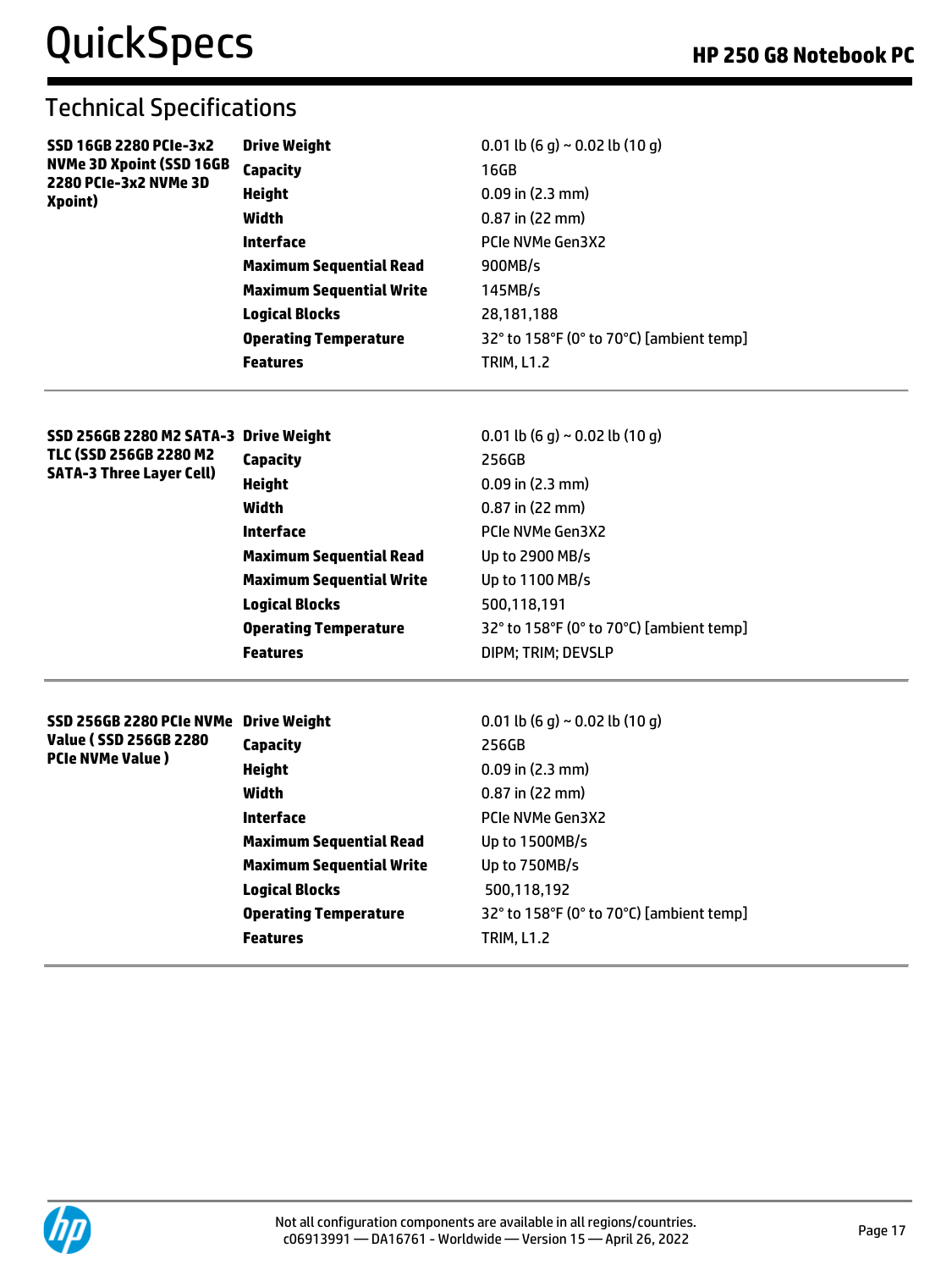| <b>SSD 256GB 2280 PCIe-</b>                                 | <b>Drive Weight</b>             | 0.01 lb (6 g) ~ 0.02 lb (10 g)           |
|-------------------------------------------------------------|---------------------------------|------------------------------------------|
| 3x2x2 NVMe+SSD 16GB 3D<br><b>Xpoint (SSD 256GB 2280)</b>    | <b>Capacity</b>                 | 256GB                                    |
| PCIe-3x2x2 NVMe +SSD                                        | Height                          | $0.09$ in $(2.3 \text{ mm})$             |
| 16GB 3D Xpoint)                                             | Width                           | $0.87$ in (22 mm)                        |
|                                                             | <b>Interface</b>                | PCIe NVMe Gen3X2                         |
|                                                             | <b>Maximum Sequential Read</b>  | 1450MB/s                                 |
|                                                             | <b>Maximum Sequential Write</b> | 500MB/s                                  |
|                                                             | <b>Logical Blocks</b>           | 500,188,192                              |
|                                                             | <b>Operating Temperature</b>    | 32° to 158°F (0° to 70°C) [ambient temp] |
|                                                             | <b>Features</b>                 | <b>TRIM, L1.2</b>                        |
| SSD 512GB 2280 M2 PCIe-                                     | <b>Drive Weight</b>             | 0.01 lb (6 g) ~ 0.02 lb (10 g)           |
| 3x4 SS NVMe TLC (SSD                                        | <b>Capacity</b>                 | 512GB                                    |
| 512GB M.2 2280 PCIe NVMe<br><b>Three Layer Cell w/Caddy</b> | <b>Height</b>                   | $0.09$ in $(2.3 \text{ mm})$             |
| 2nd)                                                        | Width                           | $0.87$ in (22 mm)                        |
|                                                             | <b>Interface</b>                | <b>PCIe NVMe Gen3X2</b>                  |
|                                                             | <b>Maximum Sequential Read</b>  | Up to 3000MB/s                           |
|                                                             | <b>Maximum Sequential Write</b> | Up to 150MB/s                            |
|                                                             | <b>Logical Blocks</b>           | 1,000,215,216                            |
|                                                             | <b>Operating Temperature</b>    | 32° to 158°F (0° to 70°C) [ambient temp] |
|                                                             | <b>Features</b>                 | <b>TRIM, L1.2</b>                        |
| SSD 512GB 2280 PCIe NVMe Drive Weight                       |                                 | 0.01 lb (6 g) ~ 0.02 lb (10 g)           |
| <b>Value (SSD 512GB 2280</b>                                | <b>Capacity</b>                 | 512GB                                    |
| <b>PCIe NVMe Value)</b>                                     | Height                          | $0.09$ in $(2.3 \text{ mm})$             |
|                                                             | <b>Width</b>                    | $0.87$ in (22 mm)                        |
|                                                             | <b>Interface</b>                | PCIe NVMe Gen3X2                         |
|                                                             | <b>Maximum Sequential Read</b>  | Up to 1500MB/s                           |
|                                                             | <b>Maximum Sequential Write</b> | Up to 750MB/s                            |
|                                                             | <b>Logical Blocks</b>           | 1,000,215,216                            |
|                                                             | <b>Operating Temperature</b>    | 32° to 158°F (0° to 70°C) [ambient temp] |
|                                                             | <b>Features</b>                 | <b>TRIM, L1.2</b>                        |
|                                                             |                                 |                                          |

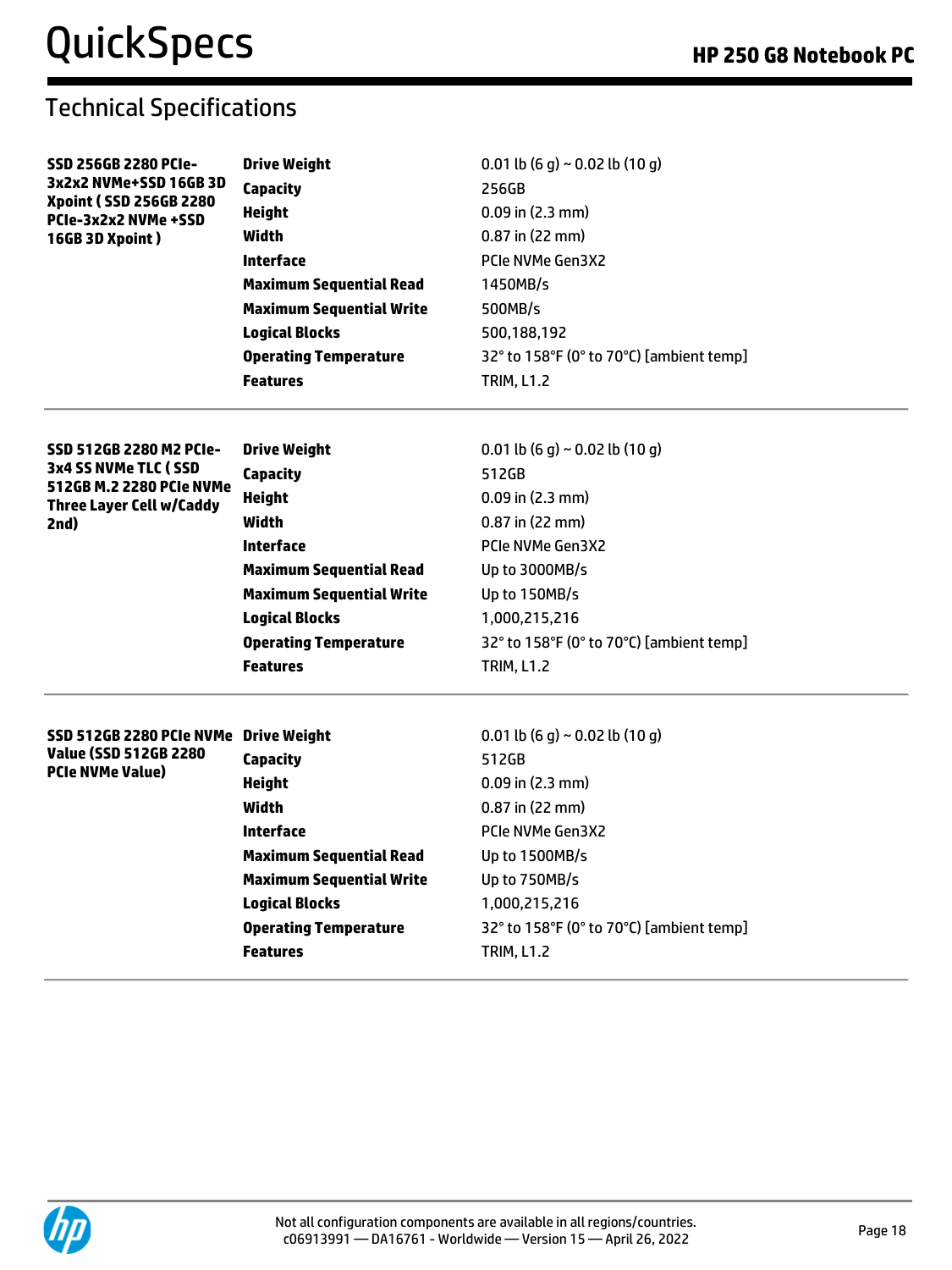| SSD 512GB 2280 PCIe NVMe Drive Weight                  |                                 | 0.01 lb (6 g) ~ 0.02 lb (10 g)           |
|--------------------------------------------------------|---------------------------------|------------------------------------------|
| Value (SSD 512GB 2280)<br><b>PCIe NVMe Value)</b>      | Capacity                        | 512GB                                    |
|                                                        | <b>Height</b>                   | $0.09$ in $(2.3$ mm)                     |
|                                                        | <b>Width</b>                    | $0.87$ in (22 mm)                        |
|                                                        | <b>Interface</b>                | PCIe NVMe Gen3X2                         |
|                                                        | <b>Maximum Sequential Read</b>  | Up to 1500MB/s                           |
|                                                        | <b>Maximum Sequential Write</b> | Up to 750MB/s                            |
|                                                        | <b>Logical Blocks</b>           | 1,000,215,216                            |
|                                                        | <b>Operating Temperature</b>    | 32° to 158°F (0° to 70°C) [ambient temp] |
|                                                        | <b>Features</b>                 | <b>TRIM, L1.2</b>                        |
| SSD 512GB 2280 PCIe-                                   | <b>Drive Weight</b>             | 0.01 lb (6 g) ~ 0.02 lb (10 g)           |
| 3x2x2 NVMe+SSD 32GB 3D                                 | Capacity                        | 512GB                                    |
| <b>Xpoint (SSD 512GB 2280)</b><br>PCIe-3x2x2 NVMe +SSD | <b>Height</b>                   | $0.09$ in $(2.3$ mm)                     |
| 32GB 3D Xpoint)                                        | Width                           | $0.87$ in (22 mm)                        |
|                                                        | <b>Interface</b>                | PCIe NVMe Gen3X2                         |
|                                                        | <b>Maximum Sequential Read</b>  | 2400MB/s                                 |
|                                                        | <b>Maximum Sequential Write</b> | 1300MB/s                                 |
|                                                        |                                 |                                          |
|                                                        | <b>Logical Blocks</b>           | 1,000,215,215                            |
|                                                        | <b>Operating Temperature</b>    | 32° to 158°F (0° to 70°C) [ambient temp] |

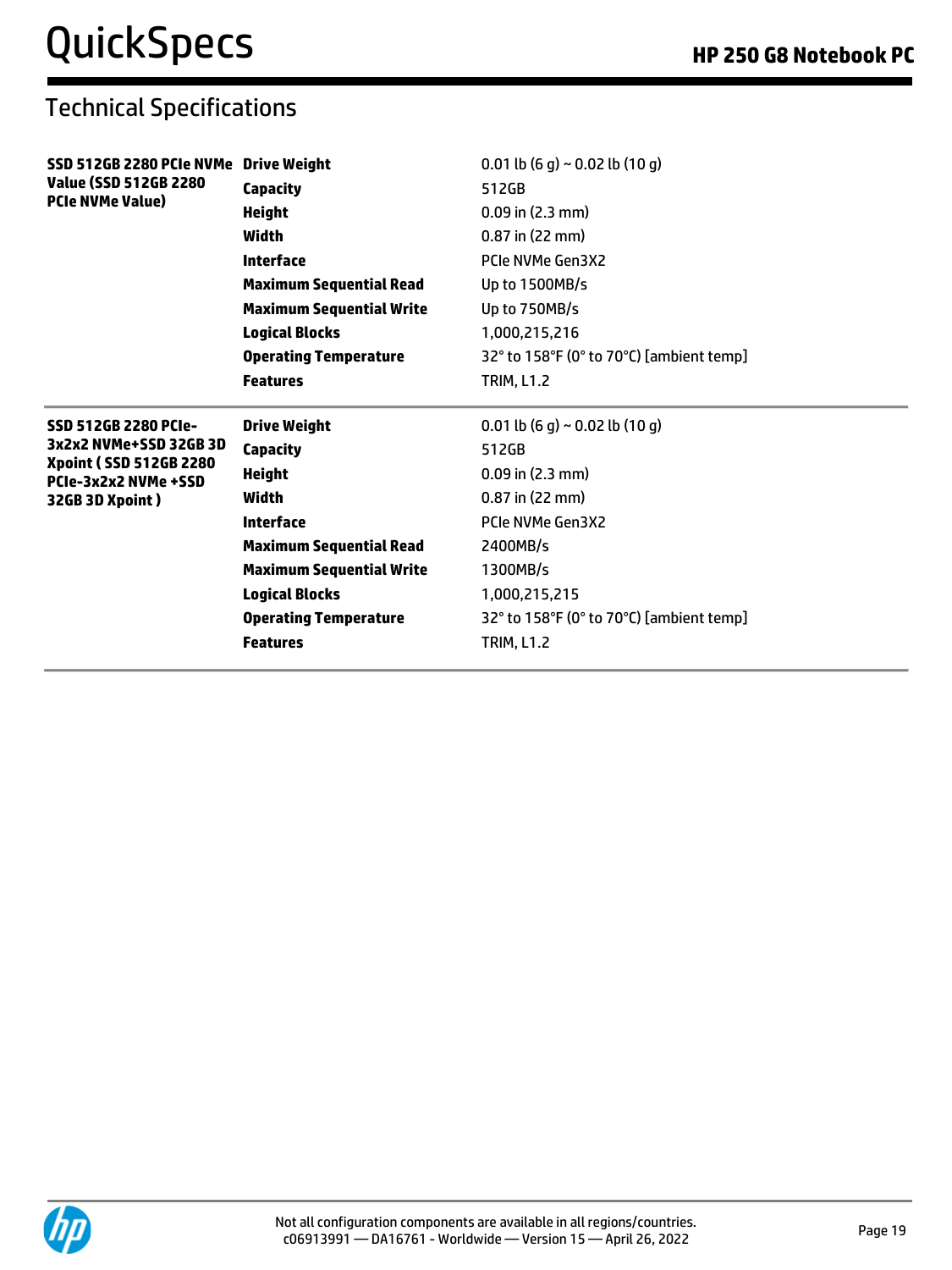### **NETWORKING/COMMUNICATIONS**

| Intel <sup>®</sup> Wi-Fi 6 AX201 + | <b>Wireless LAN Standards</b> | IEEE 802.11a                                                    |
|------------------------------------|-------------------------------|-----------------------------------------------------------------|
| Bluetooth <sup>®</sup> 5 (802.11ax |                               | IEEE 802.11b                                                    |
| 2x2, non-vPro <sup>®</sup> ,       |                               | IEEE 802.11q                                                    |
| supporting gigabit file            |                               | IEEE 802.11n                                                    |
| transfer speeds)                   |                               | IEEE 802.11ac                                                   |
| non-vPro®1,2                       |                               | IEEE 802.11ax                                                   |
|                                    |                               | IEEE 802.11d                                                    |
|                                    |                               | IEEE 802.11e                                                    |
|                                    |                               | IEEE 802.11h                                                    |
|                                    |                               | IEEE 802.11i                                                    |
|                                    |                               | <b>IEEE 802.11k</b>                                             |
|                                    |                               | IEEE 802.11r                                                    |
|                                    |                               | <b>IEEE 802.11v</b>                                             |
|                                    | <b>Interoperability</b>       | Features Wi-Fi® 6 technology                                    |
|                                    | <b>Frequency Band</b>         | $\cdot$ 802.11b/g/n/ax                                          |
|                                    |                               | $2.402 - 2.482$ GHz                                             |
|                                    |                               | $\cdot$ 802.11a/n/ac/ax                                         |
|                                    |                               | $4.9 - 4.95$ GHz (Japan)                                        |
|                                    |                               | $5.15 - 5.25$ GHz                                               |
|                                    |                               | $5.25 - 5.35$ GHz                                               |
|                                    |                               | $5.47 - 5.725$ GHz                                              |
|                                    |                               | $5.825 - 5.850$ GHz                                             |
|                                    | <b>Data Rates</b>             | • 802.11b: 1, 2, 5.5, 11 Mbps                                   |
|                                    |                               | • 802.11g: 6, 9, 12, 18, 24, 36, 48, 54 Mbps                    |
|                                    |                               | • 802.11a: 6, 9, 12, 18, 24, 36, 48, 54 Mbps                    |
|                                    |                               | • 802.11n: MCS 0 ~ MCS 15, (20MHz, and 40MHz)                   |
|                                    |                               | • 802.11ac: MCS0 ~ MCS9, (1SS, and 2SS) (20MHz, 40MHz, ,80MHz & |
|                                    |                               | 160MHz)                                                         |
|                                    |                               | • 802.11ax: MCS0 ~ MCS11, (1SS and 2SS) (20MHz, 40MHz, ,80MHz & |
|                                    |                               | 160MHz)                                                         |
|                                    |                               |                                                                 |
|                                    | <b>Modulation</b>             | Direct Sequence Spread Spectrum                                 |
|                                    |                               | OFDM, BPSK, QPSK, CCK, 16-QAM, 64-QAM, 256-QAM, 1024QAM         |
|                                    | Security <sup>3</sup>         | . IEEE compliant 64 /128 bit WEP encryption for a/b/g mode only |
|                                    |                               | • AES-CCMP: 128 bit in hardware                                 |
|                                    |                               | • 802.1x authentication                                         |
|                                    |                               | . WPA, WPA2: 802.1x. WPA-PSK, WPA2-PSK, TKIP, and AES.          |
|                                    |                               | • WPA2 certification                                            |
|                                    |                               | • IEEE 802.11i                                                  |
|                                    |                               | • WAPI                                                          |
|                                    | <b>Network Architecture</b>   | Ad-hoc (Peer to Peer)                                           |
|                                    | <b>Models</b>                 | Infrastructure (Access Point Required)                          |
|                                    | <b>Roaming</b>                | IEEE 802.11 compliant roaming between access points             |
|                                    | Output Power <sup>4</sup>     | • 802.11b: +18.5dBm minimum                                     |
|                                    |                               | • 802.11g: +17.5dBm minimum                                     |
|                                    |                               | • 802.11a: +18.5dBm minimum                                     |

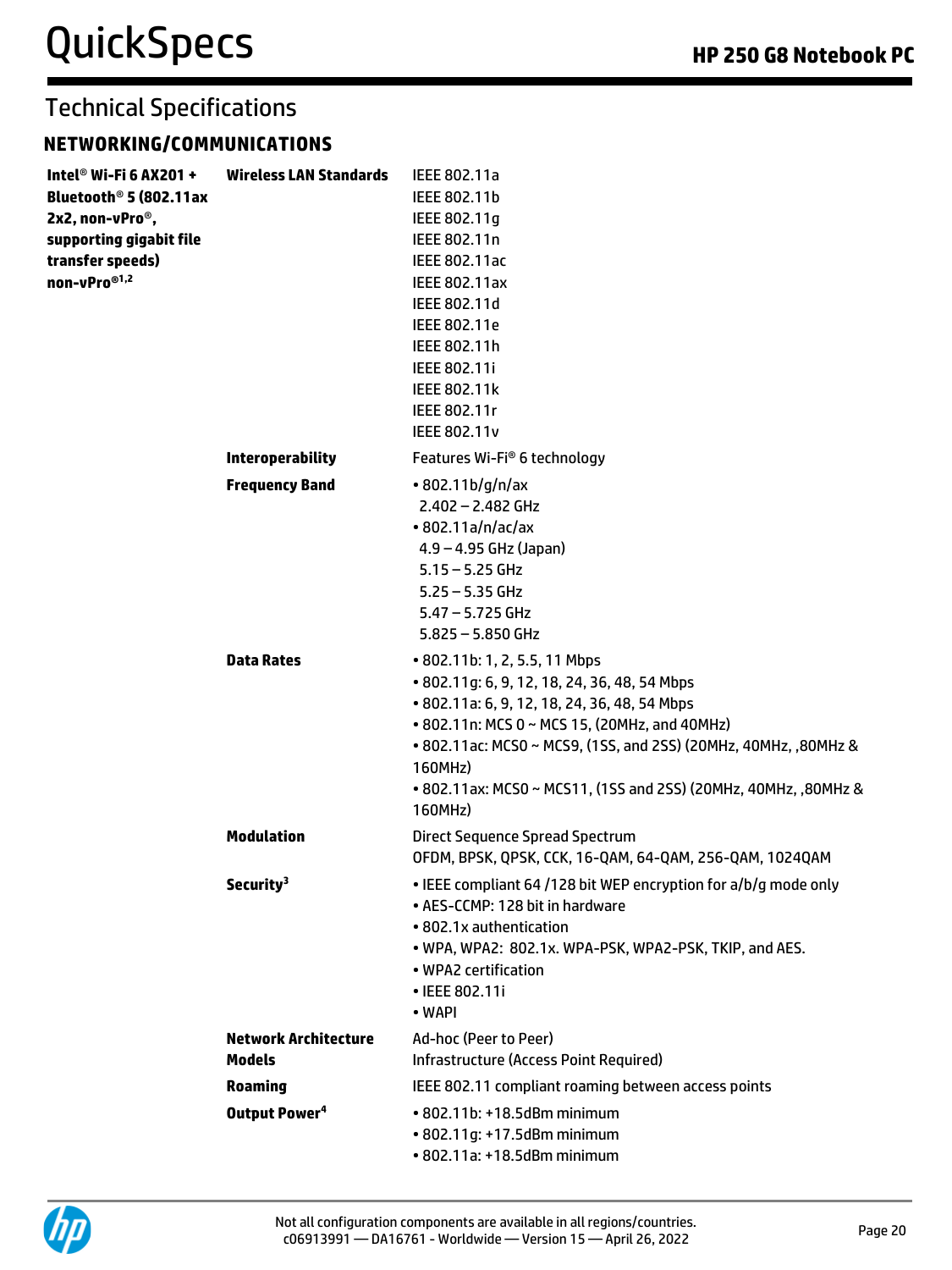## QuickSpecs **Apple 250 G8 Notebook PC**

|                                         | • 802.11n HT20(2.4GHz): +15.5dBm minimum<br>• 802.11n HT40(2.4GHz): +14.5dBm minimum<br>• 802.11n HT20(5GHz): +15.5dBm minimum<br>• 802.11n HT40(5GHz): +14.5dBm minimum<br>• 802.11ac VHT80(5GHz): +11.5dBm minimum<br>• 802.11ac VHT160(5GHz): +11.5dBm minimum<br>• 802.11ax HT40(2.4GHz): +10dBm minimum<br>• 802.11ax VHT160(5GHz): +10dBm minimum                                        |                                                                          |
|-----------------------------------------|------------------------------------------------------------------------------------------------------------------------------------------------------------------------------------------------------------------------------------------------------------------------------------------------------------------------------------------------------------------------------------------------|--------------------------------------------------------------------------|
| <b>Power Consumption</b>                | • Transmit mode: 2.0 W<br>• Receive mode: 1.6 W<br>· Idle mode (PSP) 180 mW (WLAN Associated)<br>· Idle mode: 50 mW (WLAN unassociated)<br>• Connected Standby/Modern Standby: 10mW<br>• Radio disabled: 8 mW                                                                                                                                                                                  |                                                                          |
| <b>Power Management</b>                 | ACPI and PCI Express compliant power management 802.11 compliant<br>power saving mode                                                                                                                                                                                                                                                                                                          |                                                                          |
| <b>Receiver Sensitivity<sup>5</sup></b> | • 802.11b, 1Mbps: -93.5dBm maximum<br>• 802.11b, 11Mbps: -84dBm maximum<br>· 802.11a/g, 6Mbps: -86dBm maximum<br>· 802.11a/g, 54Mbps: -72dBm maximum<br>• 802.11n, MCS07: -67dBm maximum<br>• 802.11n, MCS15: -64dBm maximum<br>• 802.11ac, MCS0: -84dBm maximum<br>· 802.11ac, MCS9: -59dBm maximum<br>• 802.11ax, MCS11(HT40): -59dBm maximum<br>• 802.11ax, MCS11(VHT160): -58.5dBm maximum |                                                                          |
| Antenna type                            | High efficiency antenna with spatial diversity, mounted in the display<br>enclosure<br>Two embedded dual band 2.4/5 GHz antennas are provided to the card to<br>support WLAN MIMO communications and Bluetooth communications                                                                                                                                                                  |                                                                          |
| <b>Form Factor</b>                      | PCI-Express M.2 MiniCard with CNVi Interface                                                                                                                                                                                                                                                                                                                                                   |                                                                          |
| <b>Dimensions</b>                       | 1. Type 2230: 2.3 x 22.0 x 30.0 mm<br>2. Type 1216: 1.67 x 12.0 x 16.0 mm                                                                                                                                                                                                                                                                                                                      |                                                                          |
| Weight                                  | 1. Type 2230: 2.8 q<br>2. Type 126: 1.3 g                                                                                                                                                                                                                                                                                                                                                      |                                                                          |
| <b>Operating Voltage</b>                | $3.3v + 1 - 9%$                                                                                                                                                                                                                                                                                                                                                                                |                                                                          |
| <b>Temperature</b>                      | <b>Operating</b><br>Non-operating                                                                                                                                                                                                                                                                                                                                                              | 14° to 158° F (-10° to 70° C)<br>$-40^{\circ}$ to 176° F (-40° to 80° C) |
| <b>Humidity</b>                         | <b>Operating</b><br><b>Non-operating</b>                                                                                                                                                                                                                                                                                                                                                       | 10% to 90% (non-condensing)<br>5% to 95% (non-condensing)                |
| <b>Altitude</b>                         | <b>Operating</b><br>Non-operating                                                                                                                                                                                                                                                                                                                                                              | 0 to 10,000 ft (3,048 m)<br>0 to 50,000 ft (15,240 m)                    |
| <b>LED Activity</b>                     | LED Amber - Radio OFF<br>LED Off-Radio ON                                                                                                                                                                                                                                                                                                                                                      |                                                                          |

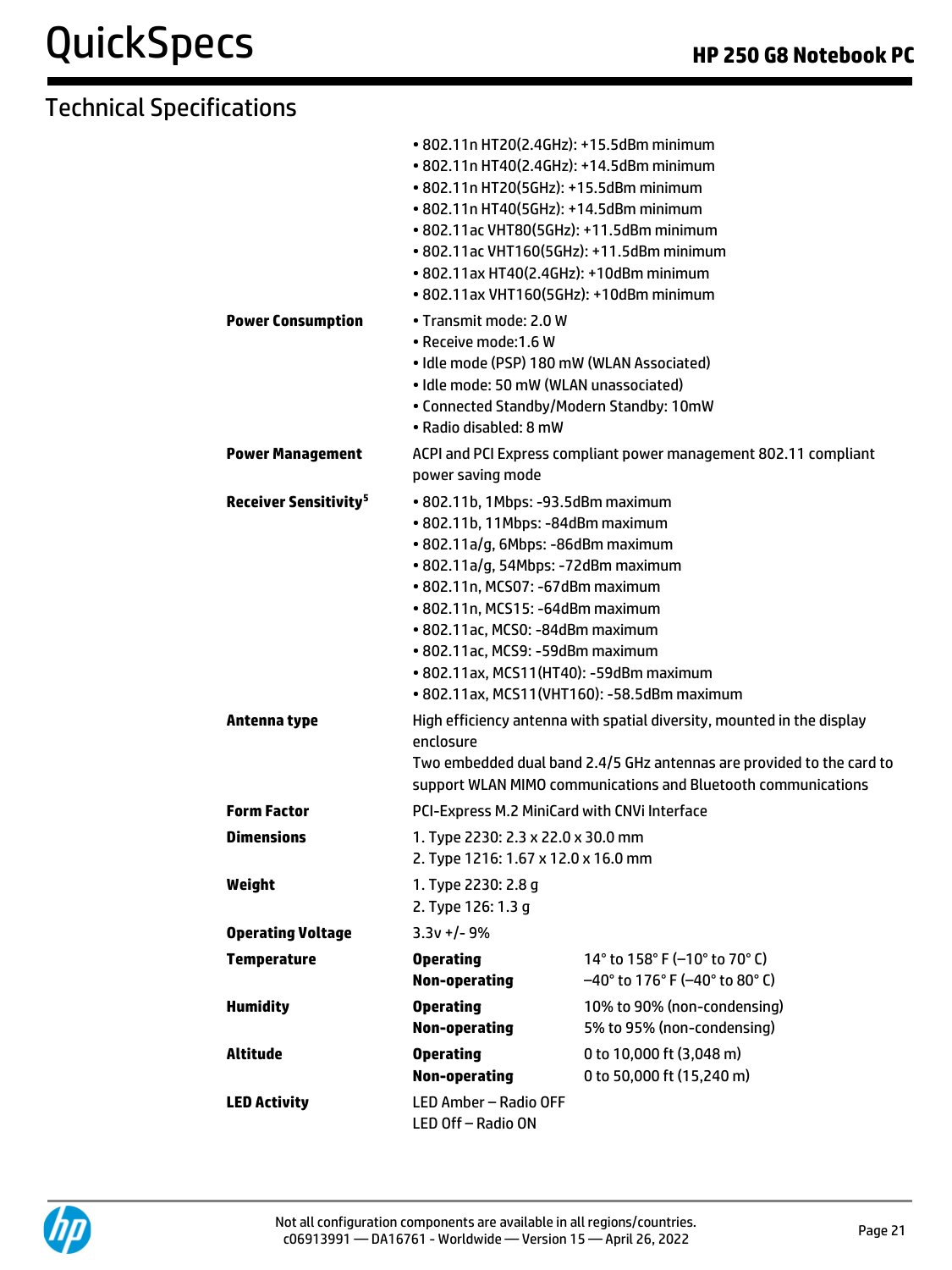- 1. Wireless access point and Internet service required and sold separately. Availability of public wireless access points limited. Wi-Fi 6 (802.11ax) is backwards compatible with prior 802.11 specs.
- 2. Wi-Fi 6 is designed to support gigabit data rate when transferring files between two devices connected to the same router. Requires a wireless router, sold separately, that supports 80MHz and higher channels
- 3. Check latest software/driver release for updates on supported security features.
- 4. The FCC has declared as of September 1, 2014 products that utilize passive scanning on channel 12/13 and are capable of transmitting must fully comply with requirements of 15.247 or otherwise disable those channels.
- 5. Receiver sensitivity is measured at a packet error rate of 8% for 802.11b (CKK modulation) and a packet error rate of 10% for 802.11a/g (OFDM modulation).

#### **HP Integrated Module with Bluetooth 4.0/4.1/4.2/5.0/5.1 Wireless Technology**

| <b>Bluetooth Specification</b>                | 4.0/4.1/4.2/5.0/5.1 Compliant                                                                                                                                                                              |
|-----------------------------------------------|------------------------------------------------------------------------------------------------------------------------------------------------------------------------------------------------------------|
| <b>Frequency Band</b>                         | 2402 to 2480 MHz                                                                                                                                                                                           |
| <b>Number of Available</b><br><b>Channels</b> | Legacy: $0~79$ (1 MHz/CH)<br>BLE: 0~39 (2 MHz/CH)                                                                                                                                                          |
| <b>Signaling Data Rate</b>                    | Legacy: 3 Mbps signaling data rate <sup>6</sup> 2.17 Mbps<br>BLE: 1 Mbps signaling data rate <sup>6</sup> 0.2 Mbps<br>6. Actual throughput may vary.                                                       |
|                                               | Legacy: Synchronous Connection Oriented links up to 3, 64 kbps, voice<br>channels<br>Legacy: Asynchronous Connection Less links 2178.1 kbps/177.1 kbps<br>asymmetric (3-DH5) or 864 kbps symmetric (3-EV5) |
| <b>Transmit Power</b>                         | The Bluetooth component shall operate as a Class II Bluetooth device with<br>a maximum transmit power of $+$ 9.5 dBm for BR and EDR.                                                                       |

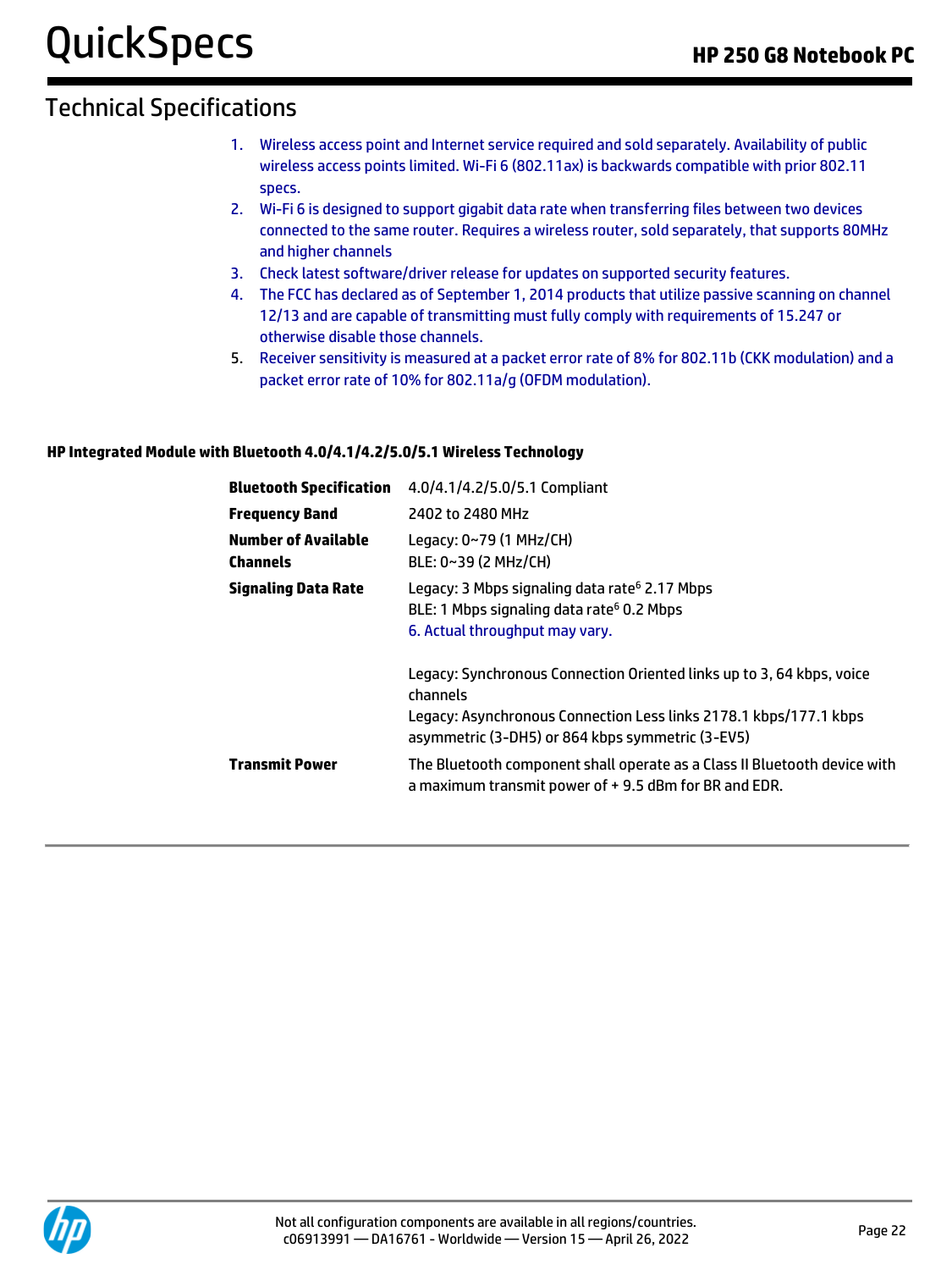| <b>Realtek</b><br>802.11a/b/g/n/ac(1x1)<br>Wi-Fi <sup>®</sup> and Bluetooth <sup>®</sup><br>4.2 Combo <sup>1</sup> | <b>Wireless LAN Standards</b> | IEEE 802.11a<br>IEEE 802.11b<br>IEEE 802.11g<br>IEEE 802.11n<br>IEEE 802.11ac<br>IEEE 802.11d<br>IEEE 802.11e<br>IEEE 802.11h<br>IEEE 802.11i<br>IEEE 802.11k<br>IEEE 802.11r<br><b>IEEE 802.11v</b>                                                                                                                               |
|--------------------------------------------------------------------------------------------------------------------|-------------------------------|------------------------------------------------------------------------------------------------------------------------------------------------------------------------------------------------------------------------------------------------------------------------------------------------------------------------------------|
|                                                                                                                    | <b>Interoperability</b>       | Wi-Fi certified modules                                                                                                                                                                                                                                                                                                            |
|                                                                                                                    | <b>Frequency Band</b>         | 802.11 <sub>b/g/n</sub><br>$\cdot$ 2.402 - 2.482 GHz<br>802.11a/n/ac<br>$\bullet$ 4.9 – 4.95 GHz (Japan)<br>$• 5.15 - 5.25$ GHz<br>$• 5.25 - 5.35$ GHz<br>$\cdot$ 5.47 - 5.725 GHz<br>$• 5.825 - 5.850$ GHz                                                                                                                        |
|                                                                                                                    | <b>Data Rates</b>             | • 802.11b: 1, 2, 5.5, 11 Mbps<br>• 802.11g: 6, 9, 12, 18, 24, 36, 48, 54 Mbps<br>• 802.11a: 6, 9, 12, 18, 24, 36, 48, 54 Mbps<br>• 802.11n: MCS 0 ~ MCS 15, (20MHz, and 40MHz)<br>• 802.11ac: MCS0 ~ MCS9, (1SS, and 2SS) (20MHz, 40MHz, and 80MHz)                                                                                |
|                                                                                                                    | <b>Modulation</b>             | Direct Sequence Spread Spectrum<br>BPSK, QPSK, CCK, 16-QAM, 64-QAM, 256-QAM                                                                                                                                                                                                                                                        |
|                                                                                                                    | Security <sup>2</sup>         | • IEEE and WiFi compliant 64 / 128 bit WEP encryption for a/b/g mode only<br>• AES-CCMP: 128 bit in hardware<br>• 802.1x authentication<br>. WPA, WPA2: 802.1x. WPA-PSK, WPA2-PSK, TKIP, and AES.<br>• WPA2 certification<br>• IEEE 802.11i<br>• WAPI                                                                              |
|                                                                                                                    | <b>Network Architecture</b>   | Ad-hoc (Peer to Peer)                                                                                                                                                                                                                                                                                                              |
|                                                                                                                    | <b>Models</b>                 | Infrastructure (Access Point Required)                                                                                                                                                                                                                                                                                             |
|                                                                                                                    | <b>Roaming</b>                | IEEE 802.11 compliant roaming between access points                                                                                                                                                                                                                                                                                |
|                                                                                                                    | Output Power <sup>3</sup>     | • 802.11b: +14dBm minimum<br>• 802.11g: +12dBm minimum<br>$\cdot$ 802.11a : +12dBm minimum<br>• 802.11n HT20(2.4GHz): +12dBm minimum<br>• 802.11n HT40(2.4GHz): +12dBm minimum<br>• 802.11n HT20(5GHz): +10dBm minimum<br>• 802.11n HT40(5GHz): +10dBm minimum<br>• 802.11ac VHT80(5GHz): +10dBm minimum<br>• Transmit mode: 2.0 W |
|                                                                                                                    | <b>Power Consumption</b>      |                                                                                                                                                                                                                                                                                                                                    |

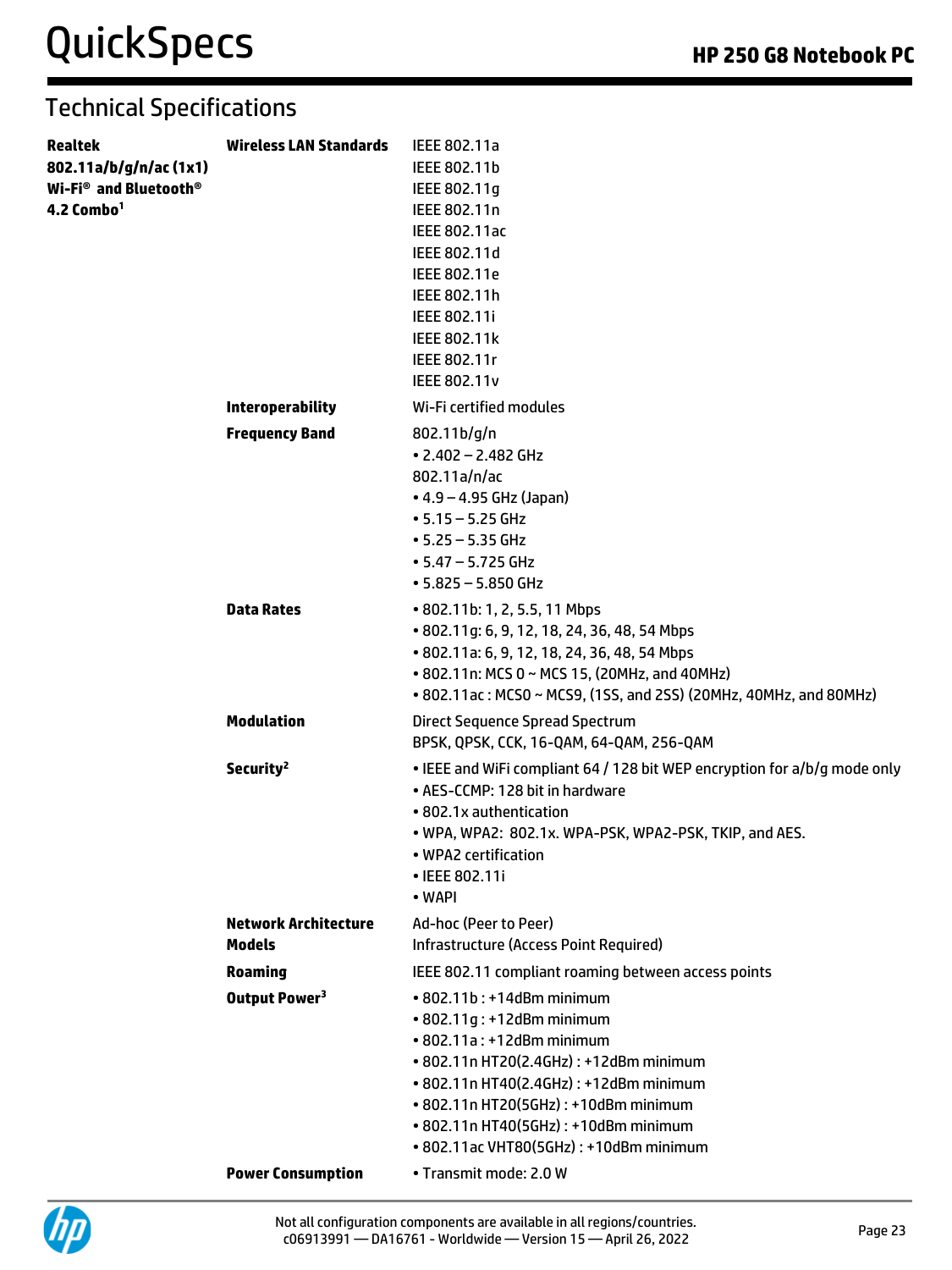## QuickSpecs **HP 250 G8 Notebook PC**

## Technical Specifications

|                                                         | • Receive mode: 1.6 W<br>· Idle mode (PSP) 180 mW (WLAN Associated)<br>· Idle mode: 50 mW (WLAN unassociated)<br>• Connected Standby/Modern Standby: 10mW<br>• Radio disabled: 8 mW                                                                                                                                                                                            |                                                                                                                                        |  |
|---------------------------------------------------------|--------------------------------------------------------------------------------------------------------------------------------------------------------------------------------------------------------------------------------------------------------------------------------------------------------------------------------------------------------------------------------|----------------------------------------------------------------------------------------------------------------------------------------|--|
| <b>Power Management</b>                                 | ACPI and PCI Express compliant power management<br>802.11 compliant power saving mode                                                                                                                                                                                                                                                                                          |                                                                                                                                        |  |
| <b>Receiver Sensitivity<sup>4</sup></b><br>Antenna type | • 802.11b, 1Mbps: -93.5dBm maximum<br>• 802.11b, 11Mbps: -84dBm maximum<br>• 802.11a/g, 6Mbps: -86dBm maximum<br>· 802.11a/g, 54Mbps: -72dBm maximum<br>• 802.11n, MCS07: -67dBm maximum<br>• 802.11n, MCS15: -64dBm maximum<br>· 802.11ac, MCS0: -84dBm maximum<br>· 802.11ac, MCS9: -59dBm maximum<br>High efficiency antenna with spatial diversity, mounted in the display |                                                                                                                                        |  |
|                                                         | enclosure                                                                                                                                                                                                                                                                                                                                                                      | Two embedded dual band 2.4/5 GHz antennas are provided to the card to<br>support WLAN MIMO communications and Bluetooth communications |  |
| <b>Form Factor</b>                                      | <b>PCI-Express M.2 MiniCard</b>                                                                                                                                                                                                                                                                                                                                                |                                                                                                                                        |  |
| <b>Dimensions</b>                                       | Type 2230: 2.3 x 22.0 x 30.0 mm                                                                                                                                                                                                                                                                                                                                                |                                                                                                                                        |  |
| Weight                                                  | Type 2230: 2.8g                                                                                                                                                                                                                                                                                                                                                                |                                                                                                                                        |  |
| <b>Operating Voltage</b>                                | $3.3v + 1 - 9%$                                                                                                                                                                                                                                                                                                                                                                |                                                                                                                                        |  |
| <b>Temperature</b>                                      | <b>Operating</b><br>Non-operating                                                                                                                                                                                                                                                                                                                                              | 14 $\degree$ to 158 $\degree$ F (-10 $\degree$ to 70 $\degree$ C)<br>$-40^{\circ}$ to 176° F (-40° to 80° C)                           |  |
| <b>Humidity</b>                                         | <b>Operating</b><br><b>Non-operating</b>                                                                                                                                                                                                                                                                                                                                       | 10% to 90% (non-condensing)<br>5% to 95% (non-condensing)                                                                              |  |
| <b>Altitude</b>                                         | <b>Operating</b><br><b>Non-operating</b>                                                                                                                                                                                                                                                                                                                                       | 0 to 10,000 ft (3,048 m)<br>0 to 50,000 ft (15,240 m)                                                                                  |  |
| <b>LED Activity</b>                                     | LED Amber - Radio OFF<br>LED Off-Radio ON                                                                                                                                                                                                                                                                                                                                      |                                                                                                                                        |  |

- 1. Wireless access point and internet service required and sold separately. Availability of public wireless access points limited. Wi-Fi 5 (802.11 ac) is backwards compatible with prior 802.11 specs.
- 2. Check latest software/driver release for updates on supported security features.
- 3. The FCC has declared as of September 1, 2014 products that utilize passive scanning on channel 12/13 and are capable of transmitting must fully comply with requirements of 15.247 or otherwise disable those channels.
- 4. Receiver sensitivity is measured at a packet error rate of 8% for 802.11b (CKK modulation) and a packet error rate of 10% for 802.11a/g (OFDM modulation).

#### **HP Integrated Module with Bluetooth 4.0/4.1/4.2 Wireless Technology**

**Bluetooth Specification** 4.0/4.1/4.2 Compliant

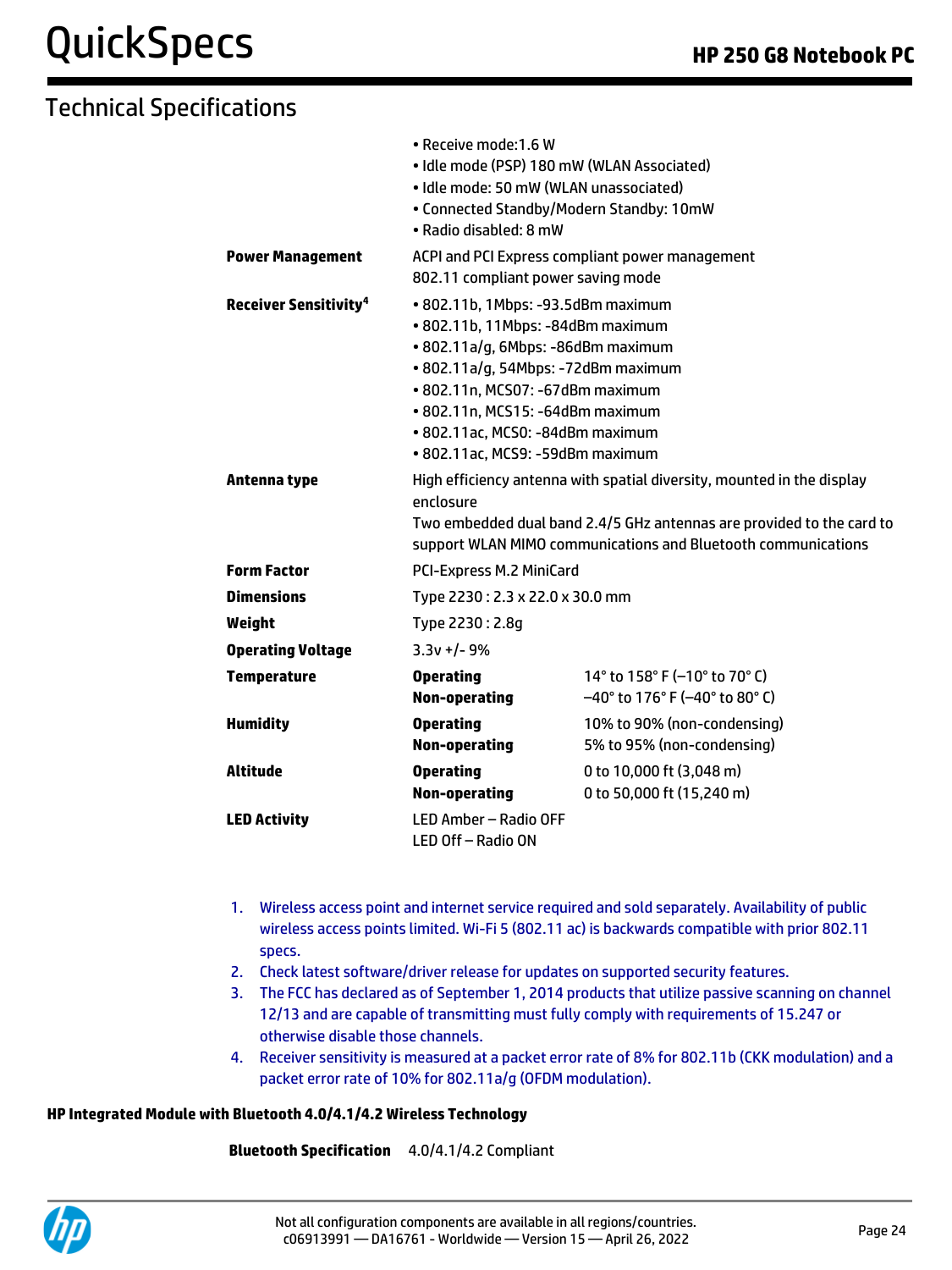| <b>Frequency Band</b>                         | 2402 to 2480 MHz                                                                                                                   |
|-----------------------------------------------|------------------------------------------------------------------------------------------------------------------------------------|
| <b>Number of Available</b><br><b>Channels</b> | Legacy: 0~79 (1 MHz/CH)BLE: 0~39 (2 MHz/CH)                                                                                        |
| <b>Data Rates and</b>                         | Legacy: 3 Mbps data rate; throughput up to 2.17 Mbps                                                                               |
| <b>Throughput</b>                             | BLE: 1 Mbps data rate; throughput up to 0.2 Mbps                                                                                   |
|                                               | Legacy: Synchronous Connection Oriented links up to 3, 64 kbps, voice<br>channels                                                  |
|                                               | Legacy: Asynchronous Connection Less links 2178.1 kbps/177.1 kbps<br>asymmetric (3-DH5) or 864 kbps symmetric (3-EV5)              |
| <b>Transmit Power</b>                         | The Bluetooth component shall operate as a Class II Bluetooth device with<br>a maximum transmit power of $+$ 4 dBm for BR and EDR. |

| <b>Realtek RTL8822CE</b>              | Wireless LAN Standards  | IEEE 802.11a                                                              |
|---------------------------------------|-------------------------|---------------------------------------------------------------------------|
| 802.11ac 2x2 Wi-Fi®+                  |                         | IEEE 802.11b                                                              |
| Bluetooth <sup>®</sup> 5 <sup>1</sup> |                         | IEEE 802.11g                                                              |
|                                       |                         | IEEE 802.11n                                                              |
|                                       |                         | IEEE 802.11ac                                                             |
|                                       |                         | IEEE 802.11d                                                              |
|                                       |                         | IEEE 802.11e                                                              |
|                                       |                         | IEEE 802.11h                                                              |
|                                       |                         | <b>IEEE 802.11i</b>                                                       |
|                                       |                         | IEEE 802.11k                                                              |
|                                       |                         | IEEE 802.11r                                                              |
|                                       |                         | <b>IEEE 802.11v</b>                                                       |
|                                       | <b>Interoperability</b> | Wi-Fi certified modules                                                   |
|                                       | <b>Frequency Band</b>   | 802.11 b/g/n                                                              |
|                                       |                         | $\cdot$ 2.402 - 2.482 GHz                                                 |
|                                       |                         | 802.11a/n/ac                                                              |
|                                       |                         | $• 4.9 - 4.95$ GHz (Japan)                                                |
|                                       |                         | $• 5.15 - 5.25$ GHz                                                       |
|                                       |                         | $• 5.25 - 5.35$ GHz                                                       |
|                                       |                         | $\cdot$ 5.47 - 5.725 GHz                                                  |
|                                       |                         | $• 5.825 - 5.850$ GHz                                                     |
|                                       | <b>Data Rates</b>       | • 802.11b: 1, 2, 5.5, 11 Mbps                                             |
|                                       |                         | • 802.11g: 6, 9, 12, 18, 24, 36, 48, 54 Mbps                              |
|                                       |                         | • 802.11a: 6, 9, 12, 18, 24, 36, 48, 54 Mbps                              |
|                                       |                         | • 802.11n: MCS 0 ~ MCS 15, (20MHz, and 40MHz)                             |
|                                       |                         | • 802.11ac: MCS0 ~ MCS9, (1SS, and 2SS) (20MHz, 40MHz, and 80MHz)         |
|                                       | <b>Modulation</b>       | Direct Sequence Spread Spectrum                                           |
|                                       |                         | BPSK, QPSK, CCK, 16-QAM, 64-QAM, 256-QAM                                  |
|                                       | Security <sup>2</sup>   | . IEEE and WiFi compliant 64 / 128 bit WEP encryption for a/b/g mode only |
|                                       |                         | • AES-CCMP: 128 bit in hardware                                           |
|                                       |                         | • 802.1x authentication                                                   |
|                                       |                         | . WPA, WPA2: 802.1x. WPA-PSK, WPA2-PSK, TKIP, and AES.                    |
|                                       |                         |                                                                           |

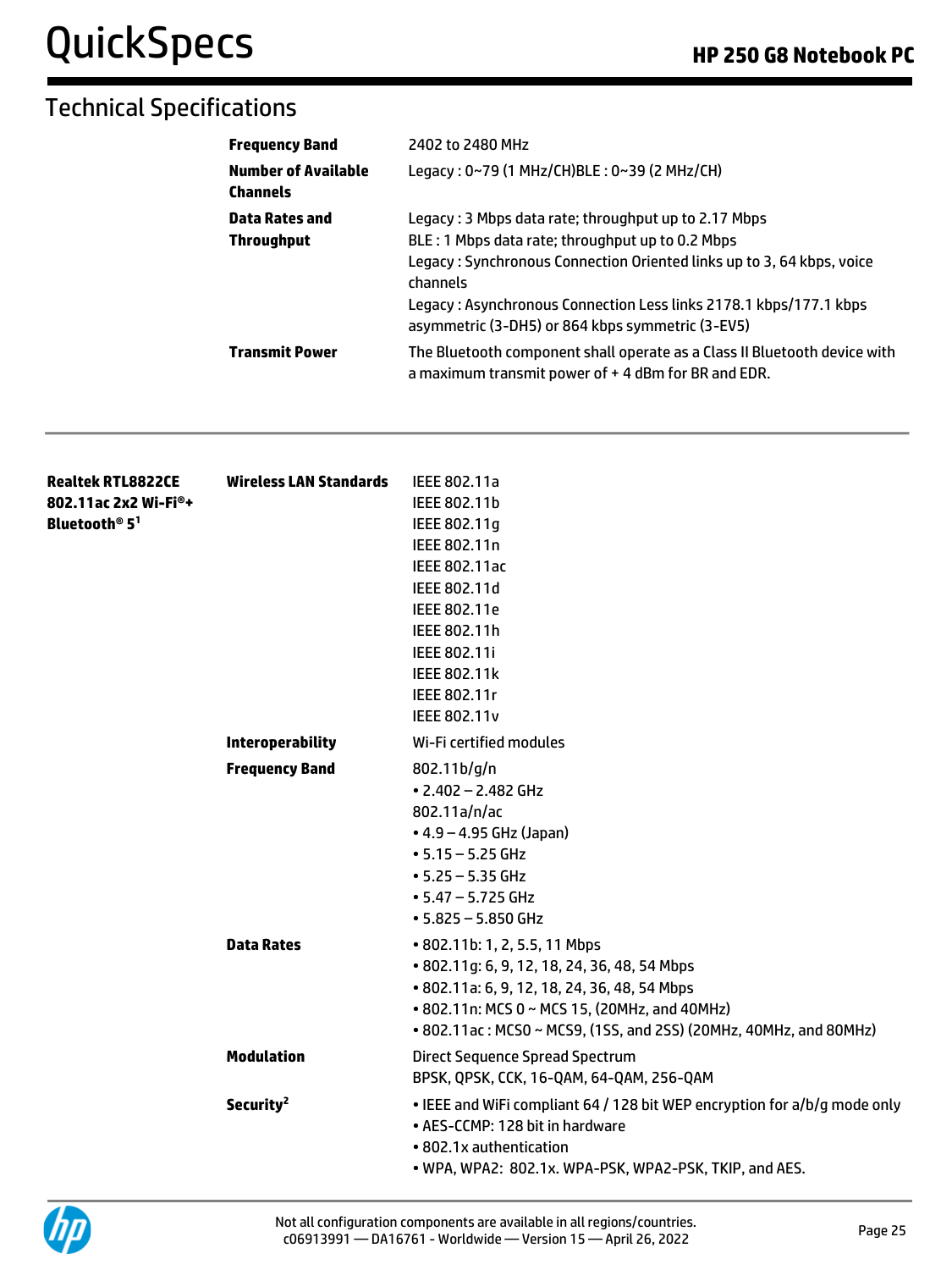|                                              | • IEEE 802.11i<br>• WAPI                                                                                                                                                                                                                                                                                                 |                                                                          |  |
|----------------------------------------------|--------------------------------------------------------------------------------------------------------------------------------------------------------------------------------------------------------------------------------------------------------------------------------------------------------------------------|--------------------------------------------------------------------------|--|
| <b>Network Architecture</b><br><b>Models</b> | Ad-hoc (Peer to Peer)<br><b>Infrastructure (Access Point Required)</b>                                                                                                                                                                                                                                                   |                                                                          |  |
| <b>Roaming</b>                               | IEEE 802.11 compliant roaming between access points                                                                                                                                                                                                                                                                      |                                                                          |  |
| Output Power <sup>3</sup>                    | $\cdot$ 802.11b : +18.5dBm minimum<br>• 802.11g: +17.5dBm minimum<br>• 802.11a: +18.5dBm minimum<br>• 802.11n HT20(2.4GHz): +15.5dBm minimum<br>• 802.11n HT40(2.4GHz): +14.5dBm minimum<br>• 802.11n HT20(5GHz): +15.5dBm minimum<br>• 802.11n HT40(5GHz): +14.5dBm minimum<br>• 802.11ac VHT80(5GHz): +11.5dBm minimum |                                                                          |  |
| <b>Power Consumption</b>                     | • Transmit mode: 2.0 W<br>• Receive mode:1.6 W<br>· Idle mode (PSP) 180 mW (WLAN Associated)<br>· Idle mode: 50 mW (WLAN unassociated)<br>• Connected Standby/Modern Standby: 10mW<br>• Radio disabled: 8 mW                                                                                                             |                                                                          |  |
| <b>Power Management</b>                      | ACPI and PCI Express compliant power management<br>802.11 compliant power saving mode                                                                                                                                                                                                                                    |                                                                          |  |
| <b>Receiver Sensitivity<sup>4</sup></b>      | • 802.11b, 1Mbps: -93.5dBm maximum<br>· 802.11b, 11Mbps: -84dBm maximum<br>· 802.11a/g, 6Mbps: -86dBm maximum<br>· 802.11a/g, 54Mbps: -72dBm maximum<br>• 802.11n, MCS07: -67dBm maximum<br>• 802.11n, MCS15: -64dBm maximum<br>• 802.11ac, MCS0: -84dBm maximum<br>• 802.11ac, MCS9: -59dBm maximum                     |                                                                          |  |
| Antenna type                                 | High efficiency antenna with spatial diversity, mounted in the display<br>enclosure<br>Two embedded dual band 2.4/5 GHz antennas are provided to the card to<br>support WLAN MIMO communications and Bluetooth communications                                                                                            |                                                                          |  |
| <b>Form Factor</b>                           | PCI-Express M.2 MiniCard                                                                                                                                                                                                                                                                                                 |                                                                          |  |
| <b>Dimensions</b>                            | 1. Type 2230: 2.3 x 22.0 x 30.0 mm<br>2. Type 1216: 1.67 x 12.0 x 16.0 mm                                                                                                                                                                                                                                                |                                                                          |  |
| Weight                                       | 1. Type 2230: 2.8g<br>2. Type 126: 1.3g                                                                                                                                                                                                                                                                                  |                                                                          |  |
| <b>Operating Voltage</b>                     | $3.3v + 1 - 9%$                                                                                                                                                                                                                                                                                                          |                                                                          |  |
| <b>Temperature</b>                           | <b>Operating</b><br><b>Non-operating</b>                                                                                                                                                                                                                                                                                 | 14° to 158° F (-10° to 70° C)<br>$-40^{\circ}$ to 176° F (-40° to 80° C) |  |
| <b>Humidity</b>                              | <b>Operating</b><br><b>Non-operating</b>                                                                                                                                                                                                                                                                                 | 10% to 90% (non-condensing)<br>5% to 95% (non-condensing)                |  |
| Altitude                                     | <b>Operating</b><br><b>Non-operating</b>                                                                                                                                                                                                                                                                                 | 0 to 10,000 ft (3,048 m)<br>0 to 50,000 ft (15,240 m)                    |  |

• WPA2 certification

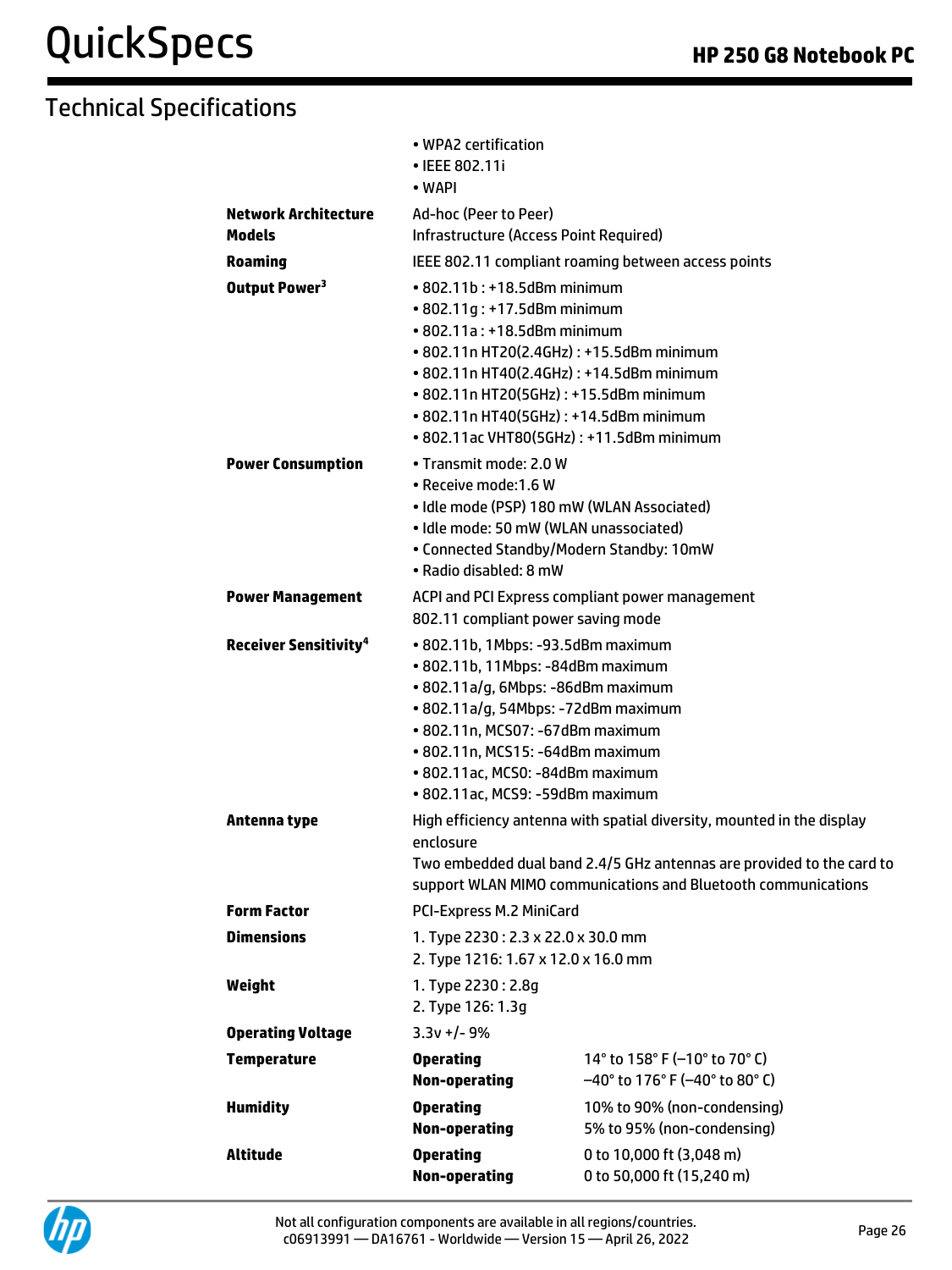**LED Activity** LED Amber – Radio OFF LED Off – Radio ON

- 1. Wireless access point and internet service required and sold separately. Availability of public wireless access points limited. Wi-Fi 5 (802.11 ac) is backwards compatible with prior 802.11 specs.
- 2. Check latest software/driver release for updates on supported security features.
- 3. The FCC has declared as of September 1, 2014 products that utilize passive scanning on channel 12/13 and are capable of transmitting must fully comply with requirements of 15.247 or otherwise disable those channels.
- 4. Receiver sensitivity is measured at a packet error rate of 8% for 802.11b (CKK modulation) and a packet error rate of 10% for 802.11a/g (OFDM modulation).

#### **HP Integrated Module with Bluetooth® 4.0/4.1/4.2/5.0 Wireless Technology**

| <b>Bluetooth Specification</b>                | 4.0/4.1/4.2/5.0 Compliant                                                                                                                                                                                                                                                                                              |
|-----------------------------------------------|------------------------------------------------------------------------------------------------------------------------------------------------------------------------------------------------------------------------------------------------------------------------------------------------------------------------|
| <b>Frequency Band</b>                         | 2402 to 2480 MHz                                                                                                                                                                                                                                                                                                       |
| <b>Number of Available</b><br><b>Channels</b> | Legacy: 0~79 (1 MHz/CH)<br>$BLE: 0~39$ (2 MHz/CH)                                                                                                                                                                                                                                                                      |
| Data Rates and<br><b>Throughput</b>           | Legacy: 3 Mbps data rate; throughput up to 2.17 Mbps<br>BLE: 1 Mbps data rate; throughput up to 0.2 Mbps<br>Legacy: Synchronous Connection Oriented links up to 3, 64 kbps, voice<br>channels<br>Legacy: Asynchronous Connection Less links 2178.1 kbps/177.1 kbps<br>asymmetric (3-DH5) or 864 kbps symmetric (3-EV5) |
| <b>Transmit Power</b>                         | The Bluetooth component shall operate as a Class II Bluetooth device with<br>a maximum transmit power of $+$ 4 dBm for BR and EDR.                                                                                                                                                                                     |

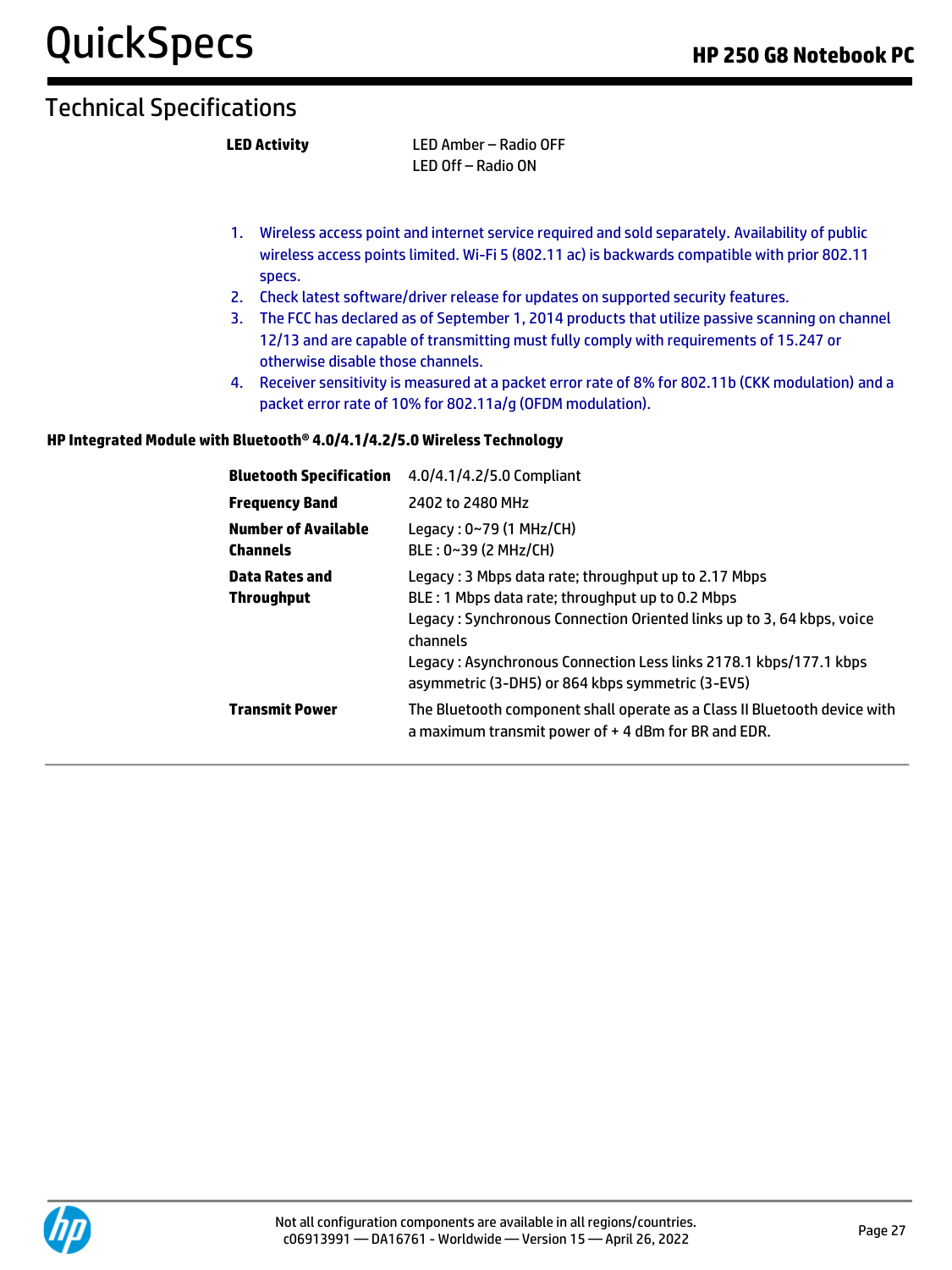#### Technical Specifications **POWER AC Adapter 45 Watt Smart Dimensions (H x W x D)** 95.0x40.0x26.5mm **nPFC Standard Barrel 4.5mm Right Angle 1.8m Weight** unit: 200g +/- 10g **Input Input Efficiency** 87.74 % at 115 Vac and 88.4 % at 230Vac **Input frequency range** 47 ~ 63 Hz **Input AC current** Max. 1.4 A at 90 Vac **Output Output power** 45W **DC output** 19.5V **Hold-up time** 5ms at 115 Vac input Output current limit <8.0A **Connector** C6 (3pin/with grounded, with Smart ID DC connector) **Environmental Design Operating temperature** 32°F to 95°F (0° to 35°C) **Non-operating (storage)**  -4°F to 185°F (-20° to 85°C) **temperature Altitude** 0 to 16,400 ft (0 to 5,000 m) **Humidity** 20% to 95% **Storage Humidity** 10% to 95% **EMI and Safety Certifications** CE Mark - full compliance with LVD and EMC directives Worldwide safety standards - IEC60950, EN60950, UL60950, Class1, SELV; Agency approvals - C-UL-US, NORDICS, DENAN, EN55022 Class B, FCC Class B, CISPR22 Class B, CCC, NOM-1 NYCE. MTBF - over 200,000 hours at 25°C ambient condition. **AC Adapter 65 Watt Smart nPFC EM Barrel 4.5mm New EM Dimensions** 102x55x30mm **Weight** unit: 250g +/- 10g **Input Input Efficiency** 88.0 % at 115 Vac and 89.0 % at 230Vac **Input frequency range** 47 ~ 63 Hz **Input AC current** Max. 1.7 A at 90 Vac **Output Output power** 65W **DC output** 19.5V **Hold-up time** 5ms at 115 Vac input **Output current limit** <11.0A **Connector** C6 (3pin/with grounded, with Smart ID DC connector) **Environmental Design Operating temperature** 32°F to 95°F (0°to 35°C) **Non-operating (storage)**  -4°F to 185°F (-20°to 85°C) **temperature Altitude** 0 to 16,400 ft (0 to 5000m) **Humidity** 20% to 95%

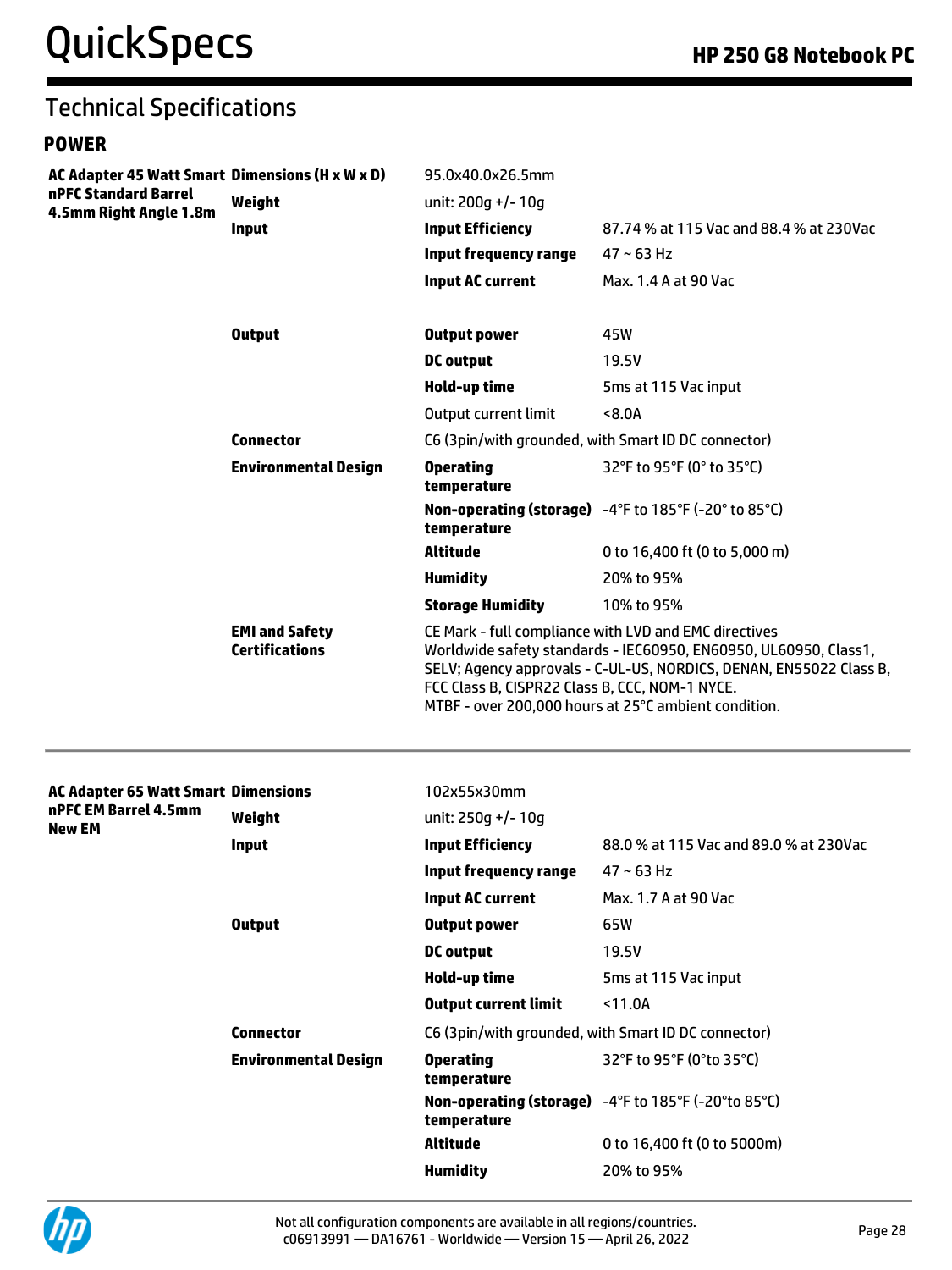|                                            |                                                | <b>Storage Humidity</b>                                                                                                                                                                                                                                                                                   | 10% to 95%                                                                                                                                                                                                                                              |
|--------------------------------------------|------------------------------------------------|-----------------------------------------------------------------------------------------------------------------------------------------------------------------------------------------------------------------------------------------------------------------------------------------------------------|---------------------------------------------------------------------------------------------------------------------------------------------------------------------------------------------------------------------------------------------------------|
|                                            | <b>EMI and Safety</b><br><b>Certifications</b> | FCC Class B, CISPR22 Class B, CCC, NOM-1 NYCE.                                                                                                                                                                                                                                                            | CE Mark - full compliance with LVD and EMC directives<br>Worldwide safety standards - IEC60950, EN60950, UL60950, Class1,<br>SELV; Agency approvals - C-UL-US, NORDICS, DENAN, EN55022 Class B,<br>MTBF - over 200,000 hours at 25°C ambient condition. |
| <b>AC Adapter 65 Watt Smart Dimensions</b> |                                                | 90.0x51x28.5mm                                                                                                                                                                                                                                                                                            |                                                                                                                                                                                                                                                         |
| nPFC Standard Barrel                       | Weight                                         | unit: 230q +/- 10q                                                                                                                                                                                                                                                                                        |                                                                                                                                                                                                                                                         |
| 4.5mm Right Angle 1.8m                     | Input                                          | <b>Input Efficiency</b>                                                                                                                                                                                                                                                                                   | 88.0 % at 115 Vac and 89.0% at 230Vac                                                                                                                                                                                                                   |
|                                            |                                                | <b>Input frequency range</b>                                                                                                                                                                                                                                                                              | $47 \sim 63$ Hz                                                                                                                                                                                                                                         |
|                                            |                                                | <b>Input AC current</b>                                                                                                                                                                                                                                                                                   | Max. 1.7 A at 90 Vac                                                                                                                                                                                                                                    |
|                                            | <b>Output</b>                                  | <b>Output power</b>                                                                                                                                                                                                                                                                                       | 65W                                                                                                                                                                                                                                                     |
|                                            |                                                | <b>DC</b> output                                                                                                                                                                                                                                                                                          | 19.5V                                                                                                                                                                                                                                                   |
|                                            |                                                | <b>Hold-up time</b>                                                                                                                                                                                                                                                                                       | 5ms at 115 Vac input                                                                                                                                                                                                                                    |
|                                            |                                                | <b>Output current limit</b>                                                                                                                                                                                                                                                                               | $11.0A$                                                                                                                                                                                                                                                 |
|                                            | <b>Connector</b>                               | C6 (3pin/with grounded, with Smart ID DC connector)                                                                                                                                                                                                                                                       |                                                                                                                                                                                                                                                         |
|                                            | <b>Environmental Design</b>                    | <b>Operating</b><br>temperature                                                                                                                                                                                                                                                                           | 32°F to 95°F (0°to 35°C)                                                                                                                                                                                                                                |
|                                            |                                                | temperature                                                                                                                                                                                                                                                                                               | Non-operating (storage) -4°F to 185°F (-20°to 85°C)                                                                                                                                                                                                     |
|                                            |                                                | <b>Altitude</b>                                                                                                                                                                                                                                                                                           | 0 to 16,400 ft (0 to 5000m)                                                                                                                                                                                                                             |
|                                            |                                                | <b>Humidity</b>                                                                                                                                                                                                                                                                                           | 20% to 95%                                                                                                                                                                                                                                              |
|                                            |                                                | <b>Storage Humidity</b>                                                                                                                                                                                                                                                                                   | 10% to 95%                                                                                                                                                                                                                                              |
|                                            | <b>EMI and Safety</b><br><b>Certifications</b> | CE Mark - full compliance with LVD and EMC directives<br>Worldwide safety standards - IEC60950, EN60950, UL60950, Class1,<br>SELV; Agency approvals - C-UL-US, NORDICS, DENAN, EN55022 Class B,<br>FCC Class B, CISPR22 Class B, CCC, NOM-1 NYCE.<br>MTBF - over 200,000 hours at 25°C ambient condition. |                                                                                                                                                                                                                                                         |

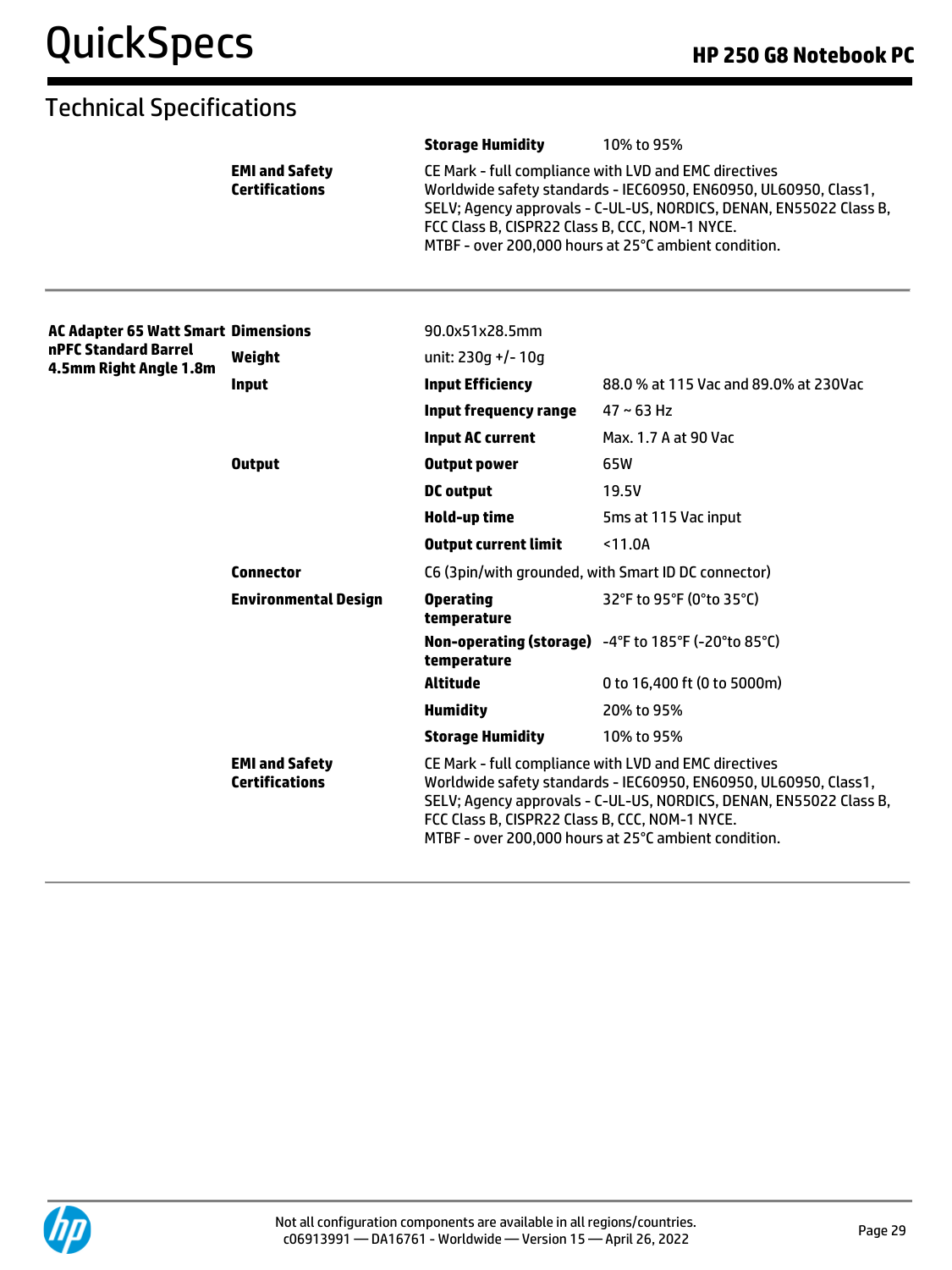| <b>Battery HT 3 Cell 41 Wh</b><br>Long Life -PR+PL Fast<br><b>Charge (Battery 3 Cell Wh</b> | <b>Dimensions</b>                           | 6.0mm x 186.85mm x 90.2mm                 |                                 |
|---------------------------------------------------------------------------------------------|---------------------------------------------|-------------------------------------------|---------------------------------|
|                                                                                             | Weight                                      | 192g                                      |                                 |
| 41 Long Life -PR+PL Fast)                                                                   | Cells/Type                                  | 3cell Lithium-Ion Prismatic cell / 496080 |                                 |
|                                                                                             | <b>Energy</b>                               | Voltage                                   | 11.55V                          |
|                                                                                             |                                             | Amp-hour capacity                         | 3615mAh                         |
|                                                                                             |                                             | Watt-hour capacity                        | 41 Wh                           |
|                                                                                             | <b>Temperature</b>                          | Operating (Charging)                      | $0^{\circ}$ C ~ 45 $^{\circ}$ C |
|                                                                                             |                                             | Operating (Discharging)                   | $-10^{\circ}$ C ~ 60°C          |
|                                                                                             | <b>Fuel Gauge LED</b>                       | N/A                                       |                                 |
|                                                                                             | Warranty                                    | 1000 cycles > 65% (at 23 °C)              |                                 |
|                                                                                             | <b>Optional Travel Battery</b><br>Available | No                                        |                                 |

#### **FINGERPRINT READER**

| Model                                                                      | Elan eFSA80ST touch sensor  |
|----------------------------------------------------------------------------|-----------------------------|
| <b>Mobile Voltage Operation</b>                                            | 2.65V to 3.6V               |
| <b>Operating Temperature:</b>                                              | 32° to 95° F (0° to 35° C)  |
| <b>Current Consumption Image:</b>                                          | 50mA peak                   |
| <b>Low Latency Wait For Finger</b>                                         | <900 uA                     |
| Capture Rate: Image transmitter output frequency                           | 20cm/sec                    |
| <b>ESD Resistance</b>                                                      | IEC 61000-4-2 (+15KV)       |
| <b>Detection Matrix</b>                                                    | 508 dpi / 4x4mm sensor area |
| FRR (False Reject Rate) / FAR (False Acceptance Rate) FRR ~ 2% @ 1:50K FAR |                             |

#### **COUNTRY OF ORIGIN**

China

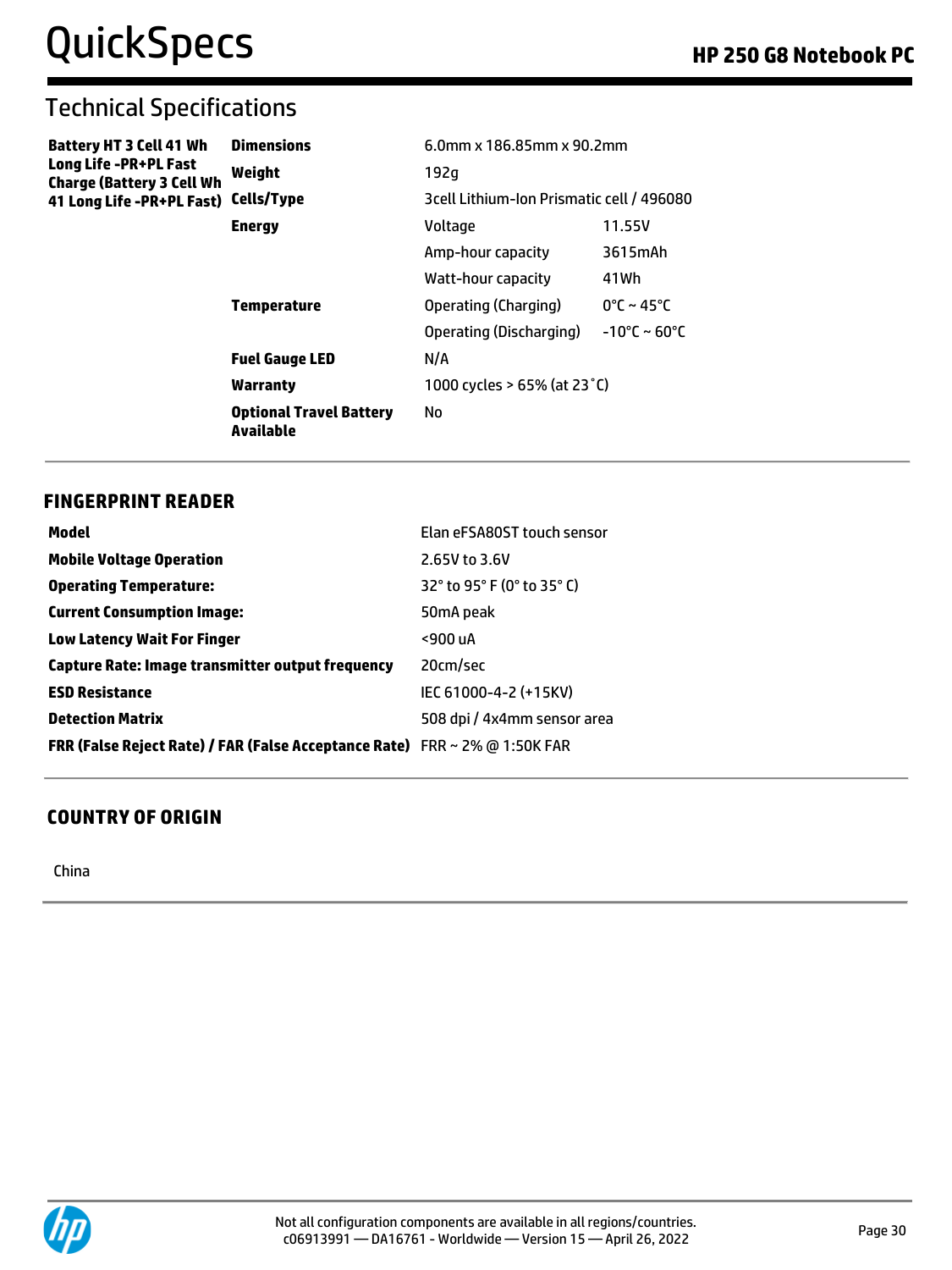# QuickSpecs **Accord Property Control** Research **HP 250 G8 Notebook PC**

## Options and Accessories (sold separately and availability may vary by country)

| <b>Type</b>    | <b>Description</b>                                   | <b>Part Number</b> |
|----------------|------------------------------------------------------|--------------------|
| Cases          | HP Prelude Pro Top Load                              | 1X645AA            |
|                | <b>HP Prelude Pro Backpack</b>                       | 1X644AA            |
|                | HP Prelude Top Load 15.6                             | 1E7D7AA            |
|                | HP Prelude Backpack 15.6                             | 1E7D6AA            |
| <b>Docking</b> | HP USB-C <sup>®</sup> /A Universal Dock G2           | 5TW13AA            |
|                | HP 4.5 mm and USB-C®Dock Adapter G2                  | 6LX61AA            |
| Input/Output   | HP USB Essential Keyboard/Mouse                      | H6L29AA            |
|                | HP Wired Desktop 320MK Mouse and Keyboard            | 9SR36AA            |
|                | HP Slim Wireless Keyboard & Mouse                    | <b>T6L04AA</b>     |
|                | HP Wired Desktop 320K Keyboard                       | 9SR37AA            |
|                | HP Slim Wireless Keyboard (Link-5)                   | <b>T6U20AA</b>     |
|                | <b>HP 3-Button USB Laser Mouse</b>                   | <b>H4B81AA</b>     |
|                | <b>HP Essential USB Mouse</b>                        | 2TX37AA            |
|                | <b>HP USB Travel Mouse</b>                           | G1K28AA            |
|                | <b>HP Bluetooth Travel Mouse</b>                     | 6SP30AA            |
|                | <b>HP Comfort Grip Wireless Mouse</b>                | H2L63AA            |
|                | HP Wired Desktop 320M Mouse                          | 9VA80AA            |
|                | HP HDMI to VGA Adapter                               | H4F02AA            |
|                | HP HDMI to DVI                                       | <b>F5A28AA</b>     |
| <b>Power</b>   | HP 45W Smart AC Adapter                              | <b>H6Y88AA</b>     |
|                | HP 65W Smart AC Adapter                              | <b>H6Y89AA</b>     |
|                | HP 65W Slim Adapters (w/ detachable DC cable + TIPS) | <b>H6Y82AA</b>     |
| <b>Storage</b> | <b>HP External USB Optical Drive</b>                 | <b>F2B56AA</b>     |